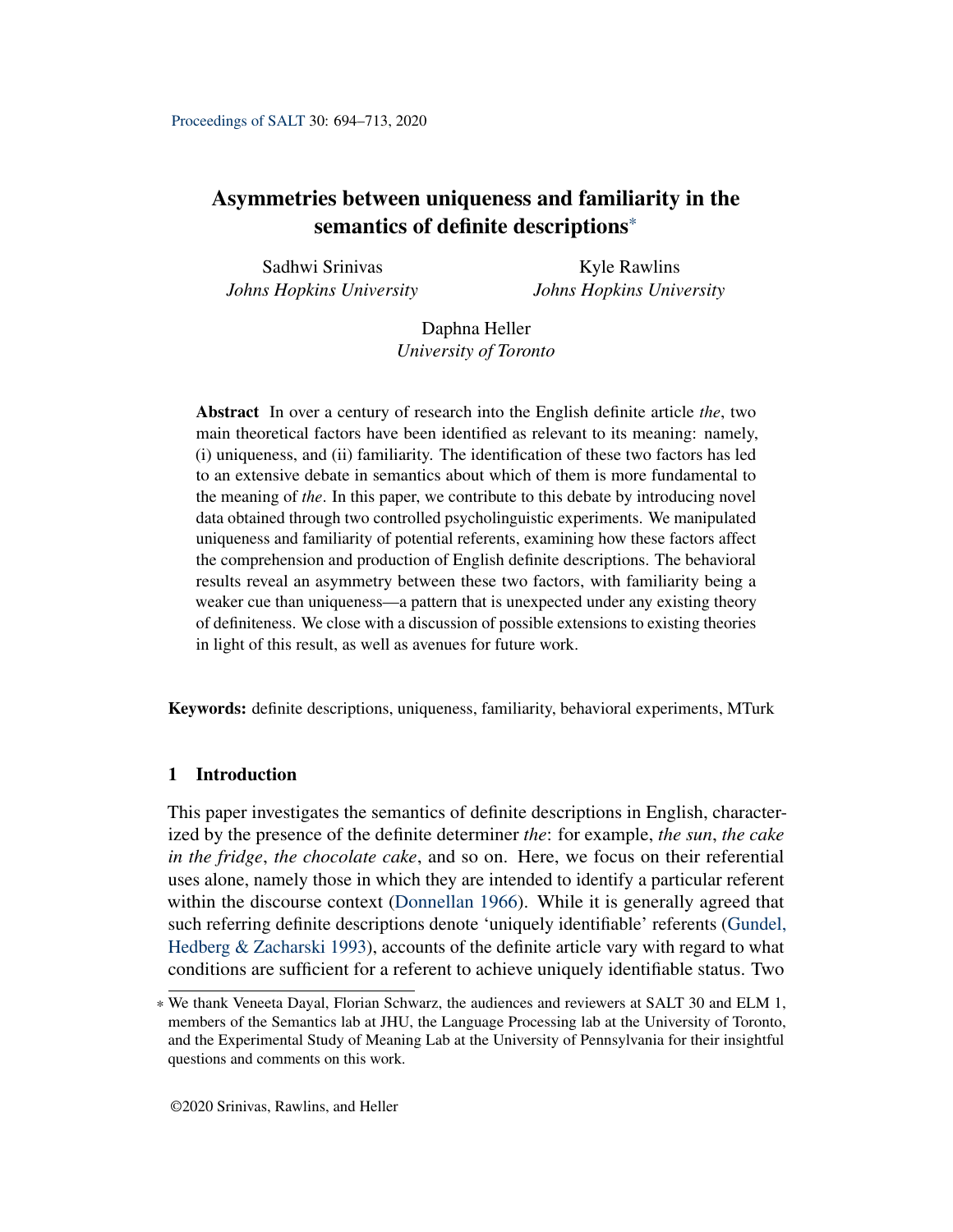main factors have been proposed in the literature, namely, (i) uniqueness and (ii) familiarity.

According to uniqueness theories of the definite article, a definite description is felicitous if and only if there is a unique entity in the discourse context that satisfies its descriptive content. This requirement is exemplified in [\(1\)](#page-1-0) below, which is infelicitous out of the blue. Since classes typically involve more than one student, the definite description *the student in my class* describes more than one potential referent, thus failing to refer uniquely.

<span id="page-1-0"></span> $(1)$  (out of the blue) #The student in my class came to office hour today.

Familiarity theories, in contrast, do not impose a uniqueness requirement, but instead require the presence of a 'familiar' discourse referent. One common way for a referent to become familiar is through mention within the discourse. For example, in [\(2\),](#page-1-1) native speakers of English tend to judge the anaphoric description *the pen* to be felicitous, despite the presence of more than one pen in the context.

<span id="page-1-1"></span>Context: There is more than one pen on the table, only one of them is red.

(2) The red pen<sub>i</sub> that's on the table is my favorite. My grandfather gave me **the** pen*<sup>i</sup>* as a birthday present last year.

The question of which of these two factors, uniqueness or familiarity, is fundamental to the meaning of the definite article has received much attention within the formal semantics literature: some have advocated for uniqueness (e.g., [Russell](#page-18-2) [\(2005\)](#page-18-2), [Strawson](#page-18-3) [\(1950\)](#page-18-3), [Barker](#page-17-0) [\(2004\)](#page-17-0), [Löbner](#page-18-4) [\(1985\)](#page-18-4)), others have advocated for familiarity (e.g., [Christophersen](#page-17-1) [\(1939\)](#page-17-1), [Heim](#page-18-5) [\(1982\)](#page-18-5), [Kamp](#page-18-6) [\(1981\)](#page-18-6)), and yet others have argued that both factors are needed to account for the full distribution of the definite article (e.g., [Schwarz](#page-18-7) [\(2009\)](#page-18-7), [Farkas](#page-18-8) [\(2002\)](#page-18-8), [Rawlins](#page-18-9) [\(2005\)](#page-18-9), [Roberts](#page-18-10) [\(2003\)](#page-18-10)).

In this paper, we contribute to this discussion by way of presenting novel behavioral data from two experiments in which we manipulated uniqueness and familiarity. Given that both uniqueness and familiarity have been claimed to affect the use of definite descriptions, we believe that a quantitative evaluation of the contribution of these factors can advance our understanding of these theoretical constructs. Our main finding reveals an asymmetry between uniqueness and familiarity in both comprehension and production, where familiarity is a weaker cue than uniqueness. This is a result not obviously anticipated by any existing theory of definiteness, all of which assume that the effect of these factors is categorical.

A detailed discussion of these experiments is given in Sections 2 and 3. In the remaining part of this introductory section, we will discuss some specific construals of uniqueness and familiarity that theories have relied on, which we have drawn upon in our experimental design. In particular, the variation in how uniqueness and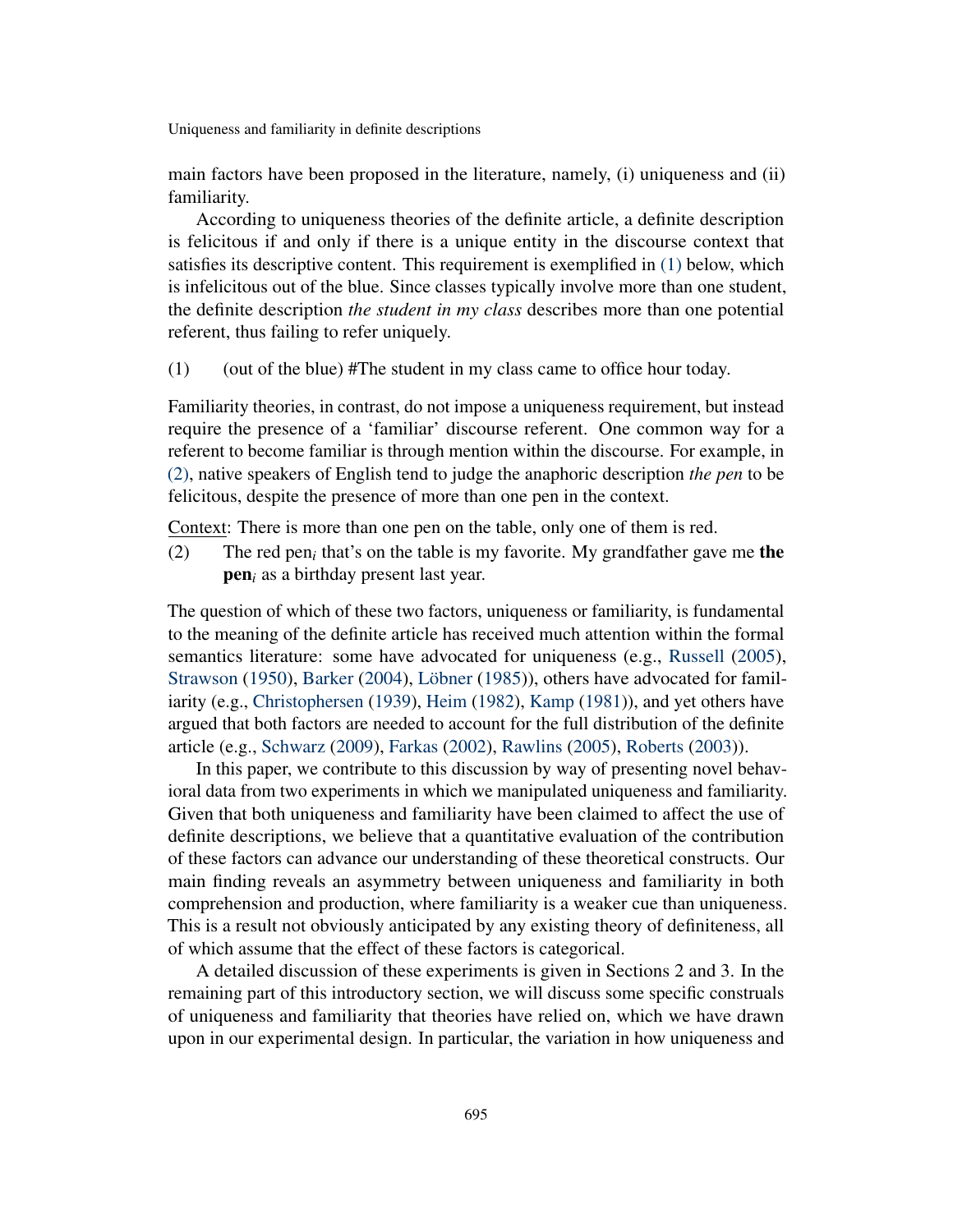familiarity have been defined can be viewed as choice points for our design.

## 1.1 Uniqueness theories

While all uniqueness theories require the existence of a unique object satisfying the definite description within a contextually restricted domain, one main dimension along which they vary from each other is in how exactly they delimit this domain. Standard versions of the uniqueness theory have tended to think of the referential domain as being more or less fixed. For example, [Russell](#page-18-2) [\(2005\)](#page-18-2), [Evans](#page-18-11) [\(1977\)](#page-18-11), [Barker](#page-17-0) [\(2004\)](#page-17-0) and [Löbner](#page-18-4) [\(1985\)](#page-18-4) take the domain to be delimited by the (global or immediate) deictic context described by the utterance (*semantic uniqueness*, terminology due to [Roberts](#page-18-10) [\(2003\)](#page-18-10)). A slightly weaker notion of uniqueness, namely *informational uniqueness*, is proposed in [Roberts](#page-18-10) [\(2003\)](#page-18-10), where a referent is informationally unique if and only if it is the sole entity in the common ground shared between the interlocutors to satisfy the definite description.

In this study, we examine situations that demarcate the same referential domain under both semantic and informational uniqueness. That is, in the contexts described within our experimental trials, both speaker and hearer of the definite description have equal and full knowledge of the available referents. Our experiments thus test the effectiveness of semantic/ informational uniqueness against familiarity, without distinguishing between these two types of uniqueness.

More recent uniqueness-based proposals for definiteness allow for the identity of the referential domain to be more variable. For example, [Schwarz](#page-18-7) [\(2009\)](#page-18-7) allows uniqueness to be computed in one of several possible referential domains or *situations*. [Heller, Parisien & Stevenson](#page-18-12) [\(2016\)](#page-18-12) go one step further in proposing that more than one domain is simultaneously considered (but weighted differently) in interpreting a definite description. The notion of referential domains is not directly manipulated within our experiments, but will prove relevant in considering how to interpret the observed results. We revisit this point in Section 4.

# 1.2 Familiarity theories

According to familiarity theories, a definite description denotes a referent that is familiar within the discourse context, regardless of whether it is unique in any strong sense. The main question that arises within these theories then is that of what makes a referent familiar. Two influential notions of familiarity exist in the literature: *strong familiarity* [\(Heim](#page-18-5) [1982\)](#page-18-5), and *weak familiarity* [\(Roberts](#page-18-10) [2003\)](#page-18-10). Once again, the terminology strong vs. weak is due to [Roberts](#page-18-10) [\(2003\)](#page-18-10).

The canonical way for a referent to become strongly familiar is through explicit mention of the referent in discourse, like in (2), though high degrees of salience are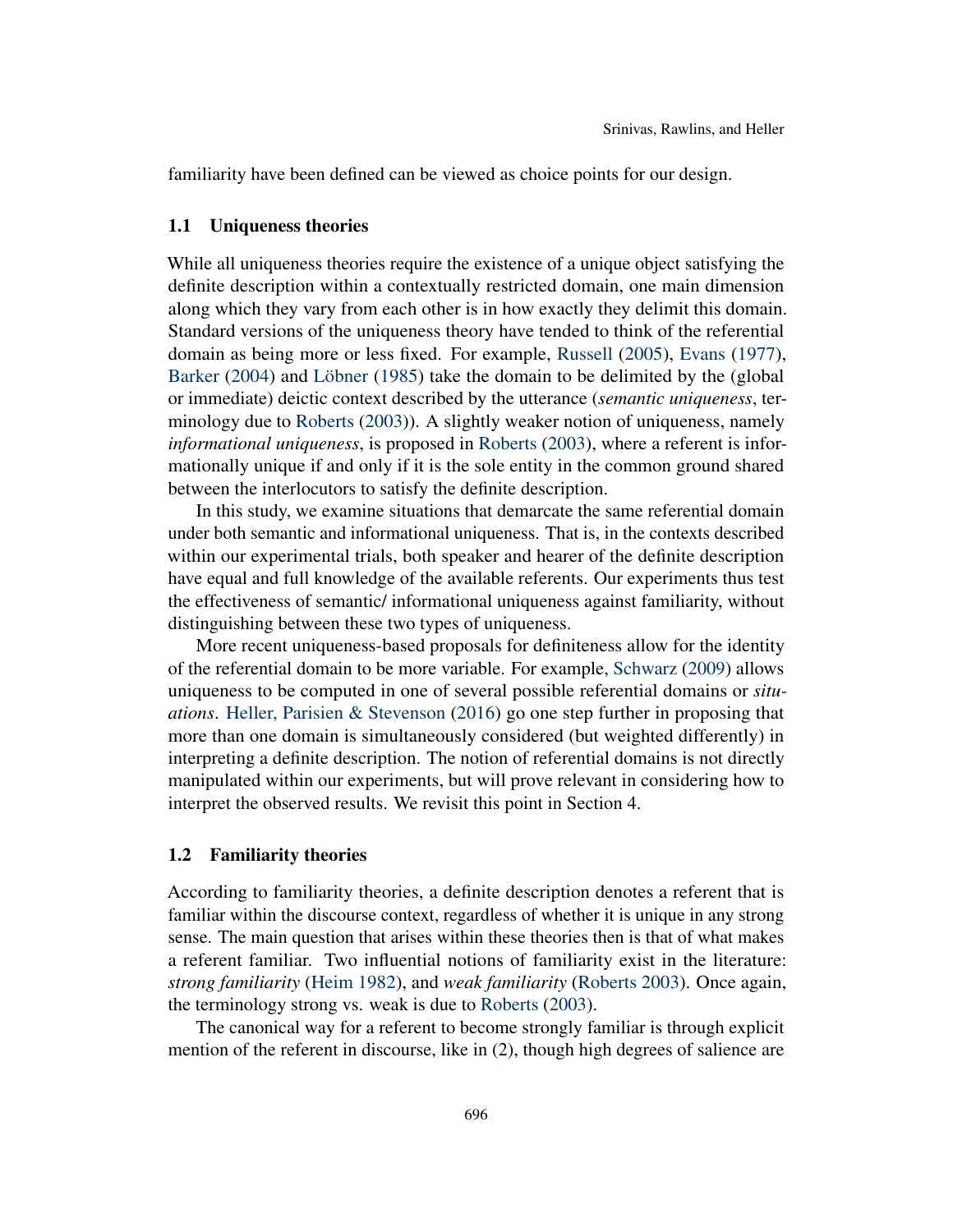also often said to contribute toward strong familiarity. For instance, [Heim](#page-18-5) [\(1982\)](#page-18-5) says that her condition of strong familiarity requires "merely that there be a unique *relevant* cat, or a unique *most salient* cat, or a unique cat that is the *most likely referent*, or something of this sort."<sup>[1](#page-0-0),[2](#page-0-0)</sup>. In some cases where a referent is not strongly familiar, but whose identity may be easily inferred by the hearer within the discourse context (e.g., an utterance of *the sun* out of the blue), strong familiarity theories allow for a process of *accommodation*, in which a novel referent may be added to the discourse context prior to the interpretation of the definite description.

[Roberts](#page-18-10) [\(2003\)](#page-18-10) introduces the notion of weak familiarity, satisfied by any entity whose existence is entailed by the context; if an entity is strongly familiar it is weakly familiar, but not vice versa. On Roberts' view, weak familiarity is a necessary condition for the licensing of definite descriptions in addition to informational uniqueness. This is motivated by a range of commonly occurring counterexamples to strong familiarity, such as those in which speakers may refer to an entity that has not been previously mentioned but whose existence may be inferred within the discourse context—for e.g., the bridging context in [\(3\)](#page-3-0) taken from [Roberts](#page-18-10) [\(2003:](#page-18-10) 300).

<span id="page-3-0"></span>(3) John was murdered yesterday. The knife lay nearby.

In the experiments described here, we leave open the question of how to assess weak familiarity and manipulate only *strong* familiarity: whether an entity has been explicitly mentioned. Weak familiarity, in contrast, is held constant: all referents are known to the speaker and hearer to exist in the given context.

## 1.3 Hybrid theories

A third class of theories, which we term here as hybrid theories, take both uniqueness and familiarity to play a role in the semantics of definite descriptions. Such hybrid theories may further be divided into two types: (i) those that regard some notion of both uniqueness and familiarity as simultaneously necessary (e.g., [Roberts](#page-18-10) [\(2003\)](#page-18-10), [Rawlins](#page-18-9) [\(2005\)](#page-18-9)), and (ii) those that regard either as independently sufficient (e.g., [Schwarz](#page-18-7) [\(2009\)](#page-18-7), [Farkas](#page-18-8) [\(2002\)](#page-18-8), [Beaver & Coppock](#page-17-2) [\(2015\)](#page-17-2)).

We have already seen one example of the first of these types, namely [Roberts](#page-18-10) [\(2003\)](#page-18-10) who takes both weak familiarity and informational uniqueness to be necessary

<sup>1</sup> Note also the use of the word 'unique' in the quote from [Heim](#page-18-5) [\(1982\)](#page-18-5). This indicates a need for uniqueness among strongly familiar referents for successful interpretation of the description. However, under familiarity theories, this requirement is not conventionally encoded as a presupposition in the definite article: it only emerges as a downstream requirement to allow successful referent identification.

<sup>2</sup> Other proposals have also sporadically tended to invoke the idea of maximal salience for characterizing the referent picked out by definite descriptions: e.g., [Lewis](#page-18-13) [\(1979\)](#page-18-13) and [Von Heusinger](#page-19-0) [\(2004\)](#page-19-0).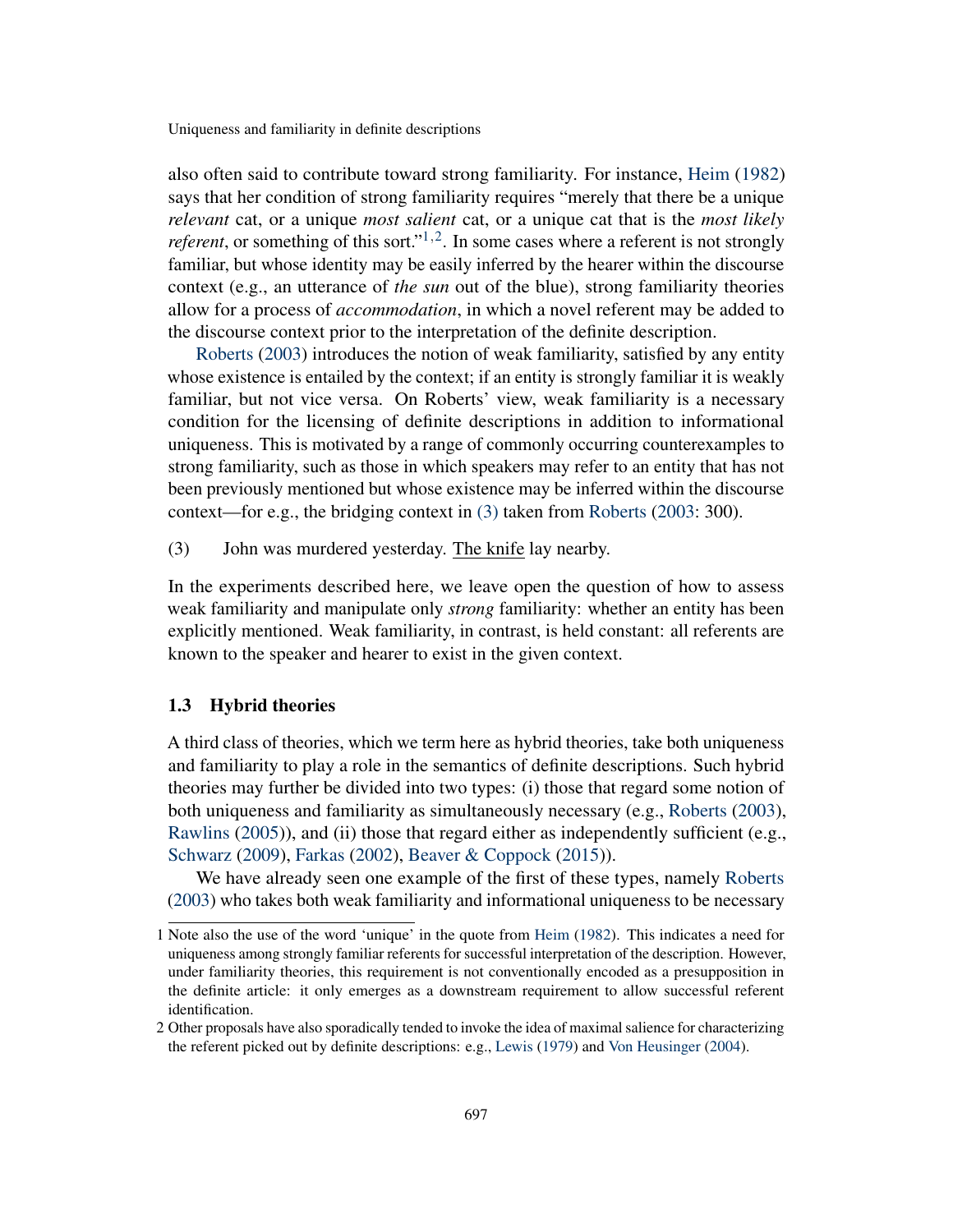for a definite description to be licensed<sup>[3](#page-0-0)</sup>. Among proposals of the second type, there is further variation with respect to whether both factors must be incorporated within a single, unified lexical entry for *the*, or whether there must be two separate lexical entries: one corresponding to uniqueness and the other to familiarity. While Farkas's [\(2002\)](#page-18-8) theory of *Determined Reference* as well as the proposal in [Beaver & Coppock](#page-17-2) [\(2015\)](#page-17-2) are examples of the former, unified approach, [Schwarz](#page-18-7) [\(2009\)](#page-18-7) exemplifies the latter, ambiguity-based approach. Based on languages like German which morphologically separate uniqueness-denoting definite articles from familiaritydenoting ones, Schwarz proposes that both these factors are independently involved in the semantics of definiteness. The natural extension of Schwarz's proposal to English is to posit that there must be two independent lexical entries for *the* (though no concrete proposal has yet been made along these lines for English).

## 1.4 The current study

We conducted two experiments, manipulating (semantic or informational) uniqueness and strong familiarity. Specifically, we operationalized uniqueness by manipulating whether or not there was a unique intended referent in the context satisfying the descriptive content of the definite description. We operationalized strong familiarity by way of mentioning one of the referents. Our set-up allows us to make clear and concrete predictions with respect to the proposals described above. Observing successful resolution of definite descriptions only in conditions where a unique referent is present, but not in conditions with a non-unique, familiar referent, will provide support for theories relying on uniqueness. On the other hand, observing successful referential behavior in the presence of familiar but not necessarily unique referents will provide support for strong familiarity theories. Success across the board in conditions where the referent is either unique or familiar will provide support for the hybrid theories. Importantly, all predictions that can be directly derived from existing theories are categorical, and as such, observing gradient behavioral patterns is expected to pose a general challenge to any of them.

We tested the effects of these manipulations on two tasks: a comprehension experiment (Experiment 1) and a production experiment (Experiment 2).

# 2 Experiment 1: Comprehension

In this experiment, participants were presented with a range of stories. Each story included two referents that varied in whether they were uniquely described by the definite description contained in the final sentence, as well as whether they had been

<sup>3</sup> However, this seems to ultimately be a redundant specification, since weak familiarity as described in [Roberts](#page-18-10) [\(2003\)](#page-18-10) is entailed by informational uniqueness.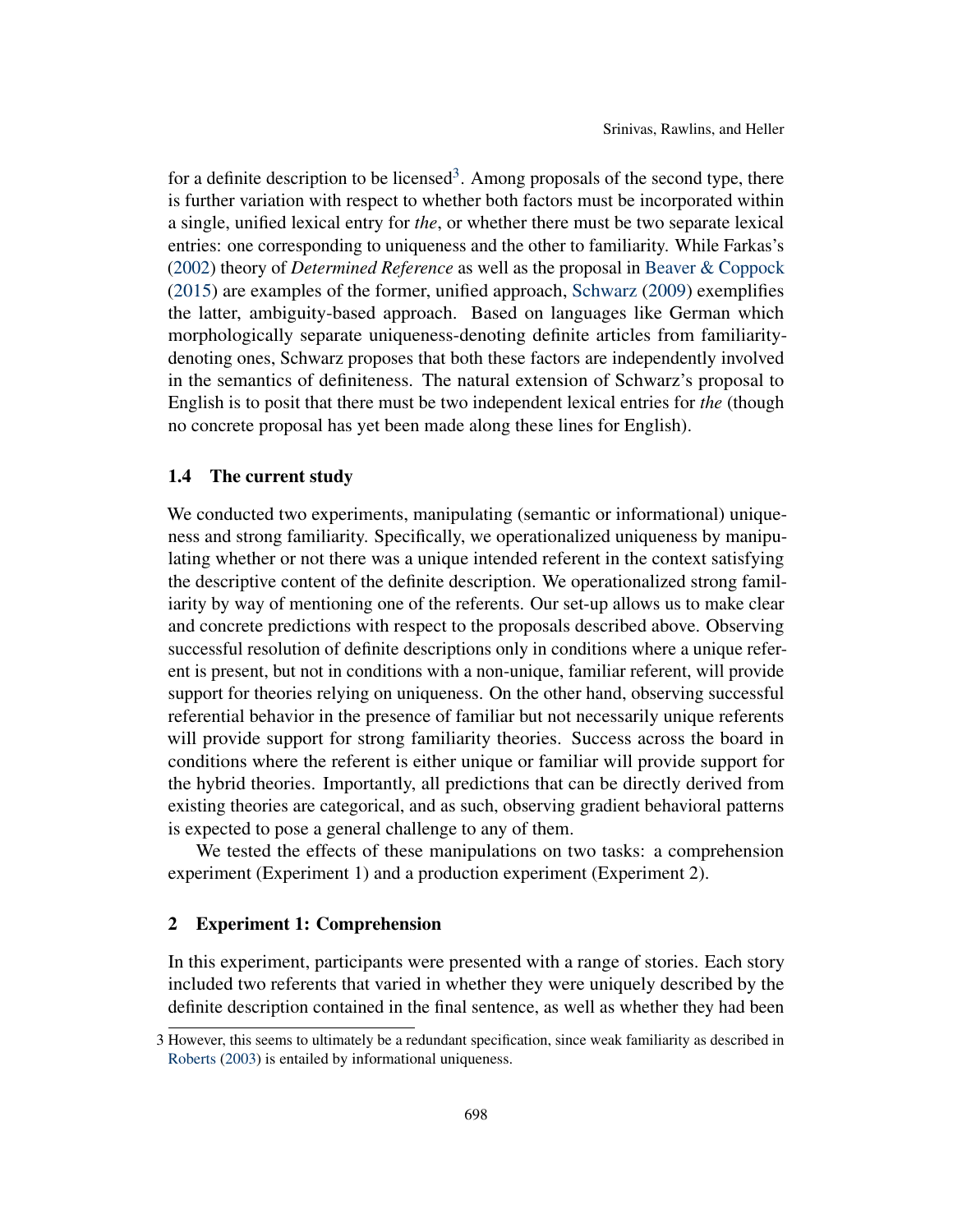mentioned prior to the utterance of the final sentence. Participants were asked about the interpretation of that definite description. In response, they could choose either of the referents introduced in the context, or they could answer "I don't know." We included this latter option in order to provide the participants with a natural way to respond in cases where they were unsure as to the identity of the intended referent—especially within some of our trials which contained neither a uniquely described nor a familiar referent. In such trials where the hearer would pick the option "I don't know", the hearer may have responded with a clarification question within a naturally occurring, conversational context.

#### 2.1 Method

#### 2.1.1 Participants

We recruited thirty two participants on Mechanical Turk, all of them located within the US and self-reported native speakers of English (average age = 36 years). Each participant was compensated with \$2 USD upon completing the task. This study, as well as the one reported in Section 3, were approved by the Johns Hopkins University Institutional Review Board. Participants indicated their consent for participation by clicking on an 'Agree' button after reading an information letter.

#### 2.1.2 Materials

On each trial, participants read a story containing two potential referents, and interpreted a critical definite description at the end of each story. The context in each trial consisted of two interlocutors and two potential referents. For example, in the trial shown in Table [1,](#page-6-0) the two interlocutors are the chef and his assistant, and the two potential referents are the two baked goods.

Two factors were manipulated within a 2 x 2 within-subjects design: uniqueness (*-unique*, *+unique*) and familiarity (*-familiar*, *+familiar*). In the *-unique* conditions, there were two referents that fit the descriptive content of the critical definite description. For example, in the left column in Table [1,](#page-6-0) two cakes are introduced, and so the critical description *the cake* (highlighted in gray ) could apply to either cake. In contrast, within the *+unique* conditions, there was only one referent that fit the descriptive content of the critical definite. For example, in the right column in Table [1,](#page-6-0) a cake and a pie are introduced, and so the critical description *the cake* (highlighted in gray ) only applies to the cake and not to the pie. Next, in the *-familiar* conditions (the top row in Table [1\)](#page-6-0), the intended referent is not mentioned in the dialogue between the interlocutors prior to the critical description, whereas in the *+familiar* conditions (the bottom row in Table [1\)](#page-6-0), the intended referent is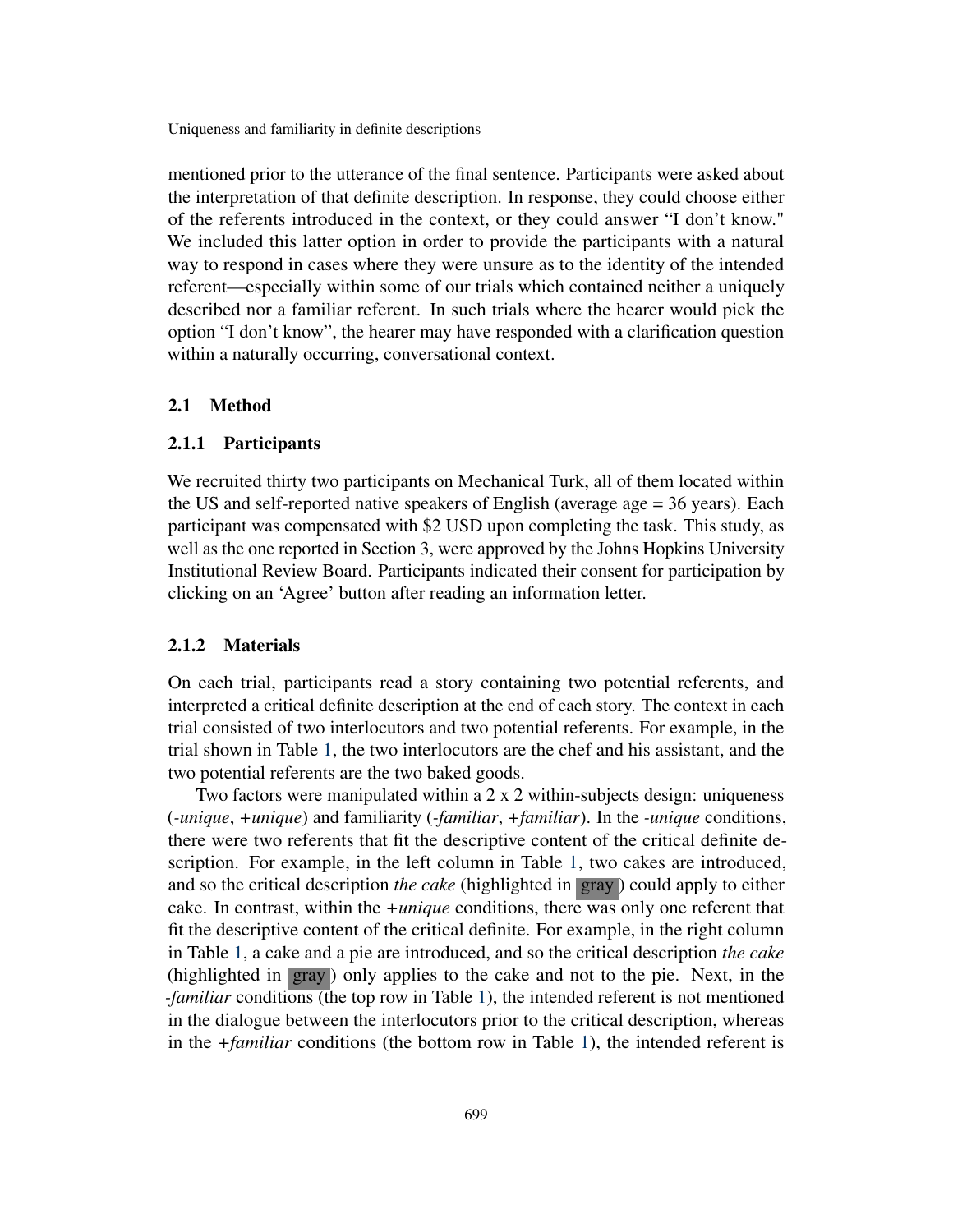|             | [-unique]                                | [+unique]                                     |
|-------------|------------------------------------------|-----------------------------------------------|
| [-familiar] | A chef and his assistant were working    | A chef and his assistant were working         |
|             | together in the kitchen. On the counter, | together in the kitchen. On the counter,      |
|             | there was a cake containing dried fruit  | there was <b>a pie</b> containing dried fruit |
|             | and a cake filled with jam.              | and a cake filled with jam.                   |
|             | Then, the chef said, "Can you put        | Then, the chef said, "Can you put             |
|             | the cake in the fridge? It must be cool  | the cake in the fridge? It must be cool       |
|             | before we frost it."                     | before we frost it."                          |
| [+familiar] | A chef and his assistant were working    | A chef and his assistant were working         |
|             | together in the kitchen. On the counter, | together in the kitchen. On the counter,      |
|             | there was a cake containing dried fruit  | there was a pie containing dried fruit        |
|             | and a cake filled with jam.              | and a cake filled with jam.                   |
|             | The<br>chef's assistant<br>said.         | The<br>chef's assistant<br>said,              |
|             | "The cake with jam looks delicious! I    | "The cake with jam looks delicious! I         |
|             | think we did a good job."                | think we did a good job."                     |
|             | Then, the chef said, "Can you put        | Then, the chef said, "Can you put             |
|             | the cake in the fridge? It must be cool  | the cake in the fridge? It must be cool       |
|             | before we frost it."                     | before we frost it."                          |

<span id="page-6-0"></span>Table 1 Example stimuli showing 2x2 manipulations of uniqueness and familiarity (through mention) of referents within Experiment 1.

mentioned in the dialogue, thus making it strongly familiar.

We created thirty two stories in total. The materials were further counter-balanced across items in various aspects. For example, in the *+familiar* conditions, half of the items contained turn-taking between the interlocutors, whereas in the other half the same interlocutor acted as the speaker throughout the dialogue phase. The items were also counter-balanced in whether the intended referent was introduced as the first or the second potential referent during the set-up phase. To make the dialogues sound natural, the descriptive content of the referring expressions changed from a longer, more modified first mentions to shorter, less modified critical descriptions in the *+familiar* conditions, consistent with studies that establish this as the natural progression over time for descriptions to the same object [\(Clark & Wilkes-Gibbs](#page-17-3) [1986\)](#page-17-3).

Each story was paired with a comprehension question regarding the identity of the referent intended by the speaker of the critical definite description. For instance, for the trial shown in Table [1,](#page-6-0) they were asked: *"Which object does the chef want his assistant to put in the fridge?"*. In response, participants could choose one of three possible responses: the intended referent (e.g., the cake filled with jam), the other referent (e.g., the pie/cake containing dried fruits), or the option "I don't know". The order of the two referents was counter-balanced across participants: while for half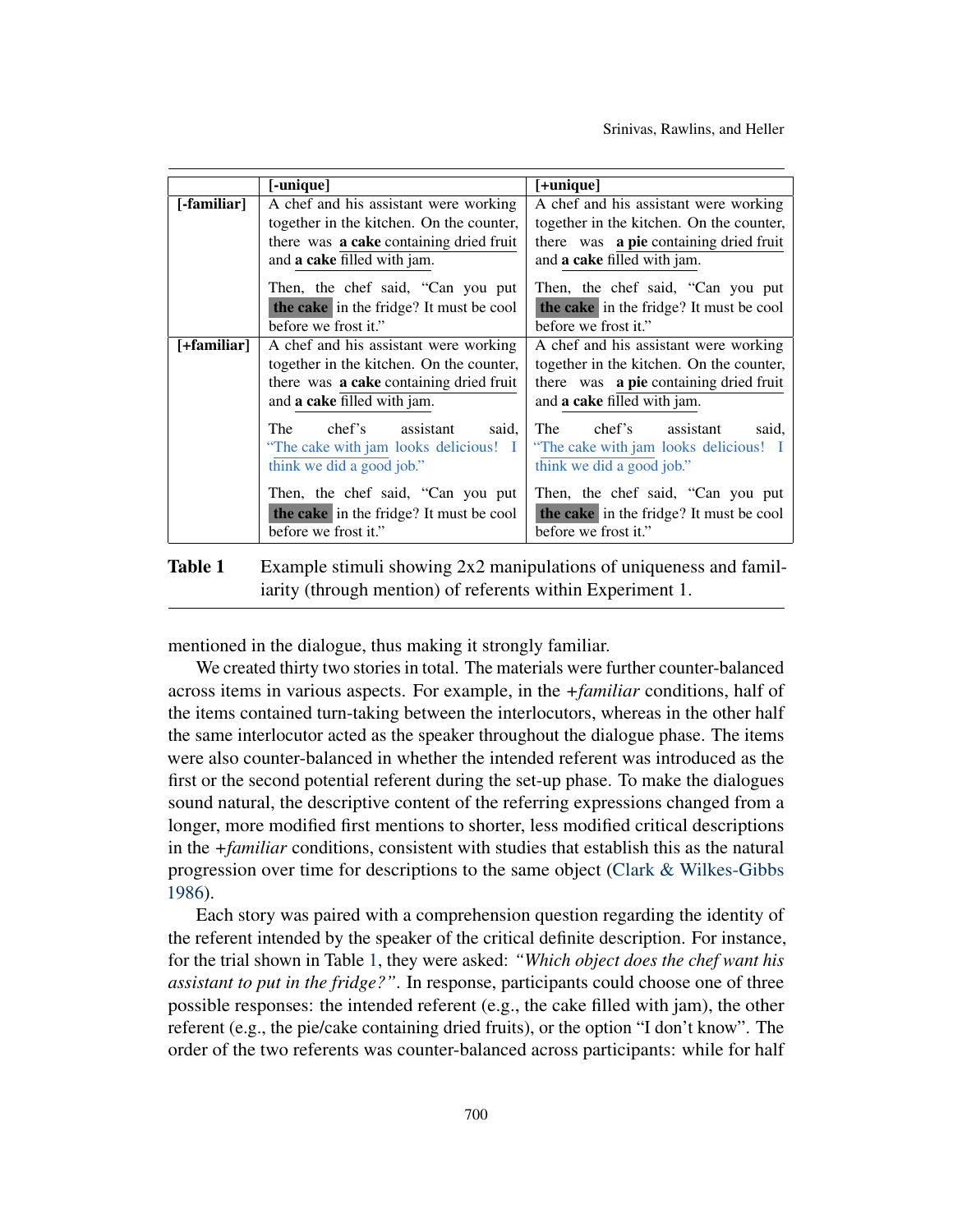of the participants, the intended referent appeared first among the three options, it appeared second for the other half. "I don't know" always appeared as the third and final option. Each story was instantiated in all four conditions: [*-unique, -familiar*], [*-unique,+familiar*], [*+unique, -familiar*], and [*+unique, +familiar*]. However, no participant saw the same story in more than one condition. Instead, each participant saw eight stories in each of the four conditions, namely thirty two trials in total.

#### 2.1.3 Procedure

Participants performed the task online through Amazon's Mechanical Turk interface. Participants were told that they would read short stories and answer questions about them. They were instructed to read the stories carefully, and answer the question that follows. We told participants that in some cases the answer may be obvious, while in other cases, they may be less sure. Participants saw each story on a new screen: they could not skip any trial, and could not go back and change their answers. All in all, the task lasted about 20 minutes on average.

# 2.2 Results

Figure [1](#page-8-0) depicts the full pattern of choices made by participants within each of the four conditions. Each bar is divided into regions of varying darkness, with each region representing the proportion of trials where participants chose a particlar type of referent. The darkest regions denote the proportion of choices to the intended referent (that is, the uniquely described referent in the *+unique* conditions, and the familiar referent in [*-unique,+familiar*]), the lighter regions denote the proportion of choices to the competing referent, and the lightest regions denote the proportion where participants chose the option "I don't know".

We examined these patterns statistically by fitting a mixed-effects logistic regression model with repeated contrasts [\(Schad, Vasishth, Hohenstein & Kliegl](#page-18-14) [2020\)](#page-18-14). In effect, this method treats the combination of uniqueness and familiarity as a single, four-level manipulation This coding scheme allowed us to make the following three comparisons: (i) comparing [*-unique,-familiar*] to [*-unique,+familiar*] to test the effect of familiarity, (ii) comparing [*-unique,+familiar*] to [*+unique,-familiar*] to compare familiarity alone against uniqueness alone, and (iii) comparing [*+unique, familiar*] to [*+unique,+familiar*] to ask whether familiarity has any effect when uniqueness is already satisfied. The dependent binary variable indicated whether the intended referent had been correctly chosen within a trial (coded as 1), or not (coded as 0): this corresponds to the darkest regions of the bars in Figure 1. The model also included random intercepts and all random slopes for participants and items.

We begin our discussion of the results by first considering participants' behavior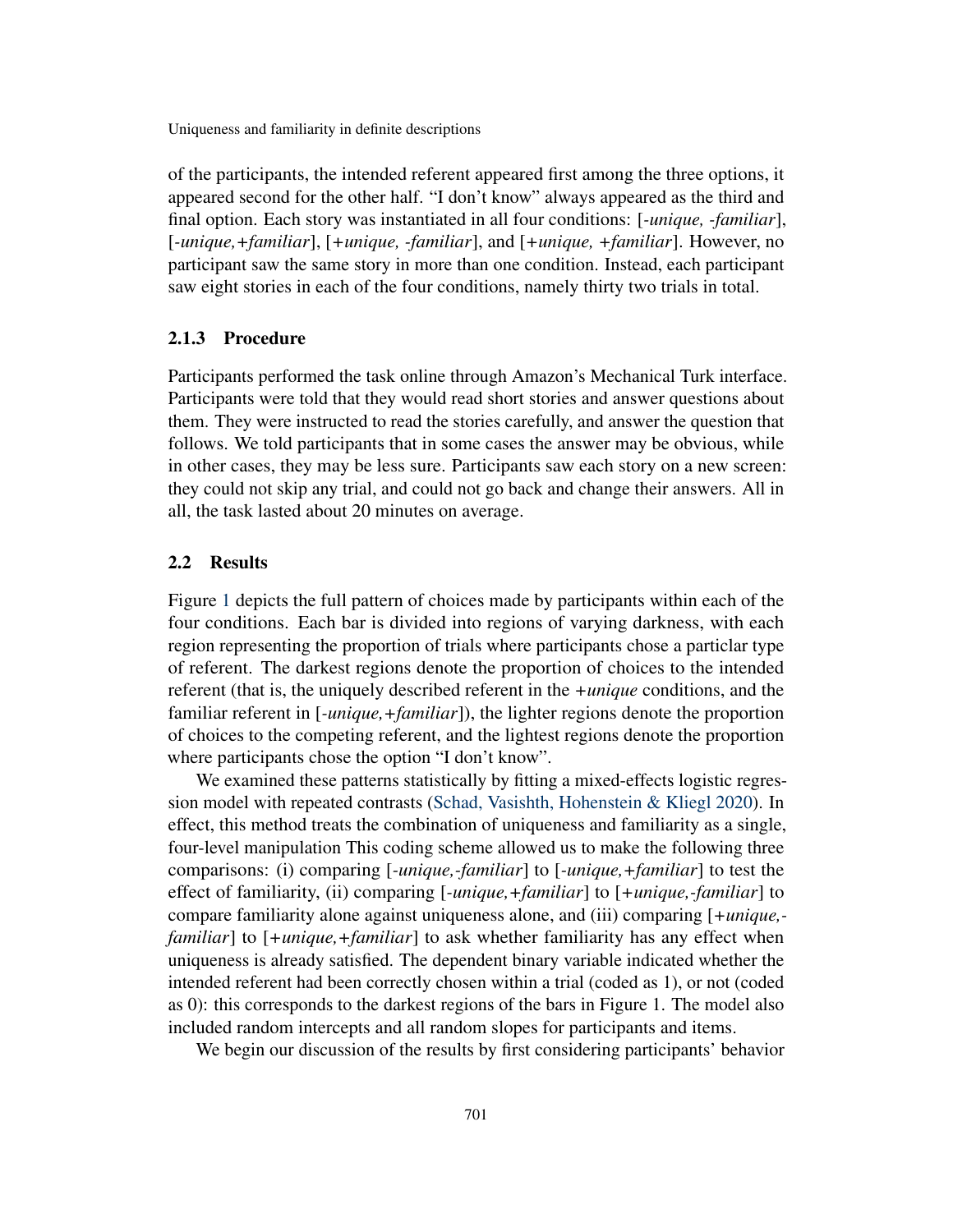

<span id="page-8-0"></span>Figure 1 The referent participants chose across the four conditions in response to the critical definite description: the intended referent (darkest bars), the other referent (lighter bars), or "I don't know" (lightest bars).

in the [*-unique,-familiar*] condition (grey bar in Figure 1). As expected, participants were the least sure in this condition, choosing the option "I don't know" 54% of the time, and the two possible referents roughly equally: 20% for the intended referent, and 26% for the other referent. In the [*-unique,+familiar*] condition (blue bar), the intended referent was now chosen more often at 66%. Our model indicated that this was a significant increase from  $(\beta = 2.6, SE = 0.43, z = 6.1, p < .001)$ , indicating that making a referent familiar by mention makes it a more likely candidate to be picked out by a definite description. Next, when the intended referent was instead unique but not familiar [*+unique,-familiar*] (yellow bar), it was selected at 80%: importantly, this is a significant increase from the [*-unique,+familiar*] condition ( $\beta$  = 1.3,  $SE = 0.38$ ,  $z = 3.4$ ,  $p < .001$ ). This difference between between uniqueness and familiarity is surprising under any theory that takes them to be equal cues. Finally, in the [*+unique,+familiar*] condition, the intended referent was chosen numerically more at 88% compared to the [*+unique,-familiar*] condition; however, this difference was not significant ( $\beta = 0.5$ ,  $SE = 0.42$ ,  $z = 1.25$ ,  $p = .21$ ), indicating that familiarity and uniqueness do not together provide a stronger cue than uniqueness alone.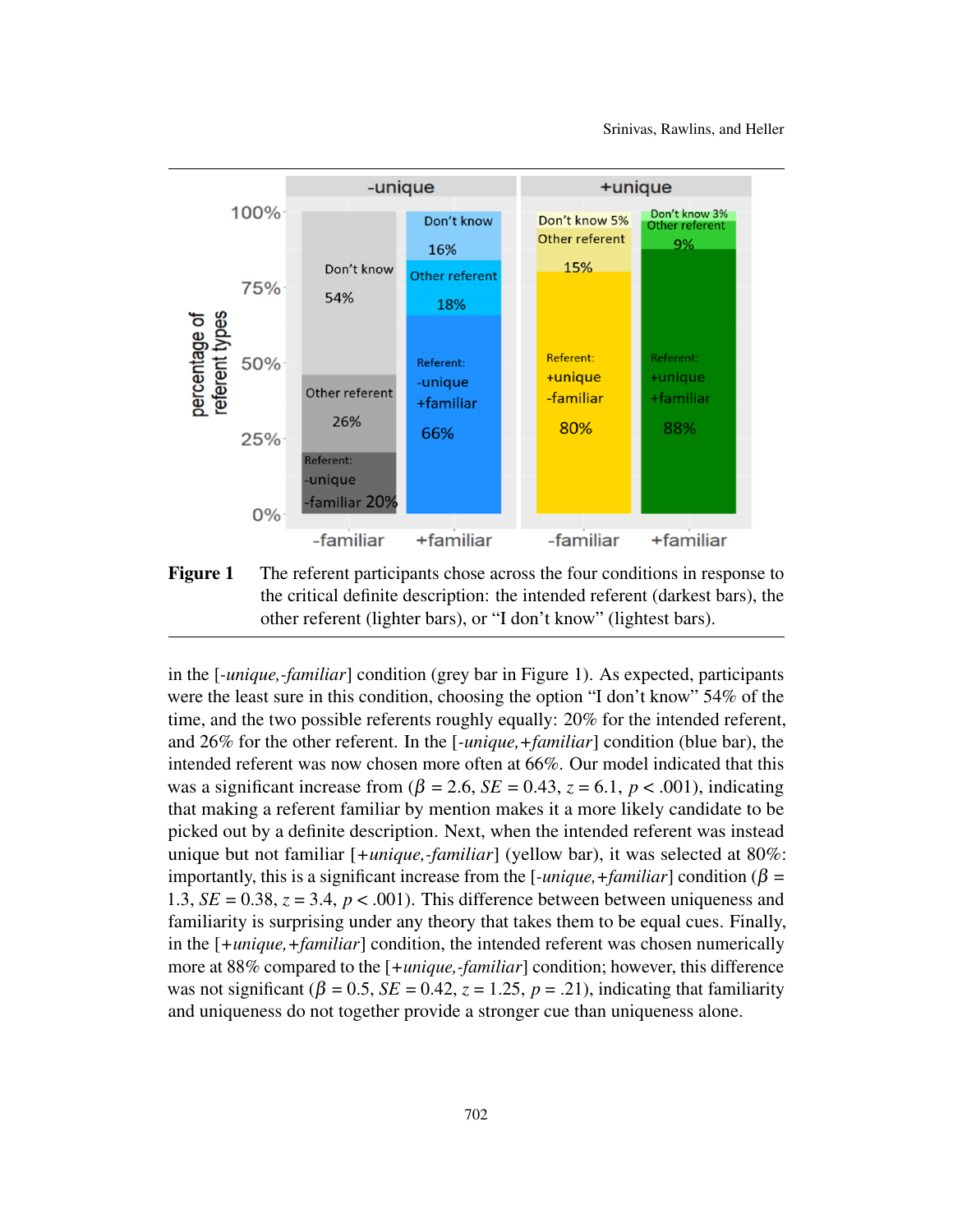## 2.3 Discussion

In line with existing theories of definiteness, our experimental results show that each of uniqueness and familiarity (instantiated in the form of previous mention) can individually influence the interpretation of a definite description. However, our findings contribute a novel perspective as they reveal that uniqueness is a stronger cue than familiarity, an asymmetry that is unexpected under existing theories.

One important discrepancy between the predictions made by existing theories and what we have observed in our experiment pertains to the expectations within these theories of categorical patterns of behavior. For instance, standard uniqueness theories relying on the notions of semantic or informational uniqueness tend to predict complete failure of reference in the absence of a uniquely-described referent, without regard to whether one of the non-unique, potential referents is familiar. Similarly, standard familiarity theories assume complete referential success in the presence of a familiar referent, even if a stronger notion of uniqueness is violated, and thus do not anticipate any difference in behavior between [*-unique,+familiar*] and the [*+unique,+familiar*] conditions. Categorical predictions are made by the hybrid theories as well: while these do expect effects of both uniqueness and familiarity, they are taken to be equally necessary or independently sufficient cues, and as such, no asymmetry is predicted. However, our experimental results point towards the need for a theory of definite description comprehension that anticipates systematic gradience of the form observed. Furthermore, the fact that we found that both uniqueness and familiarity serve as a cue for referent choice, suggests that some version of a hybrid theory is needed.

However, before we turn to consider how to extend existing theories in light of the observed result, we need to consider a possible objection to our experimental task. Specifically, one may argue that the observed pattern of comprehension alone may not reflect the felicity of uniqueness and familiarity as cues in the interpretation of definite descriptions. In other words, while participants may be less likely to choose the intended referent in [*-unique,+familiar*], they nevertheless find the definite description as felicitous in this context as in the *+unique* conditions. We argue that our results show that both uniqueness and familiarity lead to the felicity of a definite description: either cue alone leads to choosing the intended referent on the majority of trials. However, we further argue that considering quantitative measurements of the preferences of interpretation can advance our understanding of these cues. Nevertheless, to ensure that the asymmetry between uniqueness and familiarity is not a by-product of the forced choice task, we conducted a second experiment where referring expressions were not interpreted by rather produced.

A different concern with the current setup is the operationalization of familiarity. Recall that in each trial, the context introduced the interlocutors and potential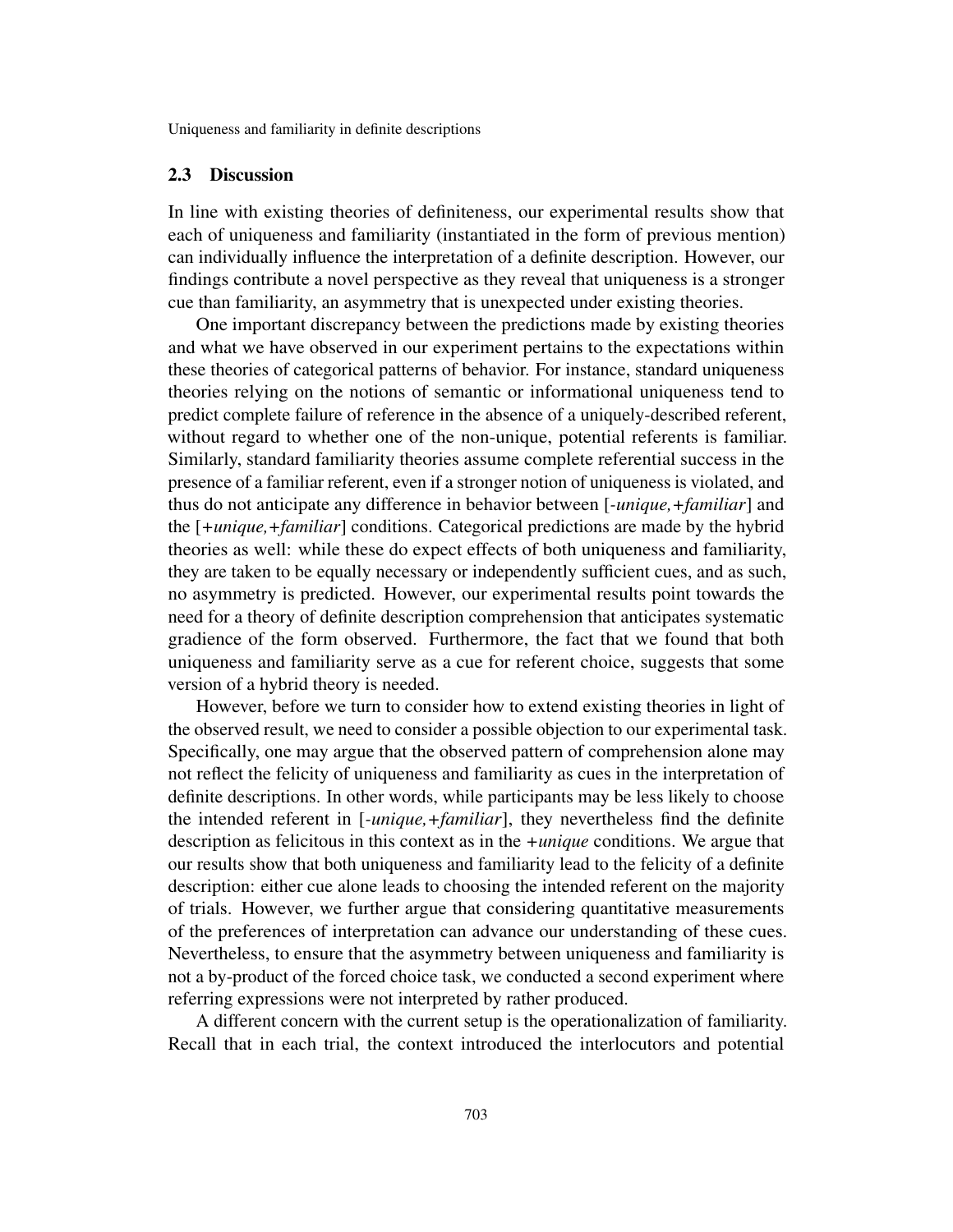referents which created the set up for the dialogue. Throughout in our discussion, we have assumed that a referent becomes strongly familiar only if it has been mentioned prior to the critical description in the dialogue phase of the story. However, we note that the contextual set-up was also done via the use of language, and so the initial introduction of the referents may have sufficed to make them 'familiar' from the perspective of the participants, even though the referents were not strongly familiar to the interlocutors in the story. To address this issue, we are planning to introduce the referents non-linguistically in further iterations of this study, through the use of images<sup>[4](#page-0-0)</sup>. However, within the current study, note that even if both potential referents were strongly familiar in our stories, the observed results nevertheless reveal an asymmetry between uniqueness and familiarity that is not predicted by any existing theory. The presence of more than one familiar referent is expected to lead to failure of interpretation even under strong familiarity theories like Heim's as well as weak familiarity theories like the one in [Roberts](#page-18-10) [\(2003\)](#page-18-10), which do not anticipate the partial success that we observed in identifying the target in [*-unique,+familiar*].

# 3 Experiment 2: Production

In this experiment, participants were presented with the same context stories as in Experiment 1, except the final definite description was replaced by an empty text box, and participants were asked to provide a natural completion to the story.

## 3.1 Method

# 3.1.1 Participants

Thirty two participants in the United States, all of whom were self reported native speakers of English, were recruited via Mechanical Turk (average reported age = 38 years). Each of them was compensated with \$2 USD for their time.

# 3.1.2 Materials

The materials were identical to those used in Experiment 1, except that the critical definite description was now replaced with an empty text box—see Table [2.](#page-11-0)

<sup>4</sup> Some readers may object to this as well: even if the introduction of the referent is not via explicit mention, it may still be 'salient' enough to be strongly familiar. We acknowledge this concern, and further note that it is tricky to address what exactly constitutes 'salience' of a referent, and how much salience is enough to constitute strong familiarity. Without a precise theory that does not simply rely on an intuitive notion of this concept, it is difficult to control this factor within an experiment such as the one described here. But one solution may be to view familiarity or salience as a gradient concept to begin with. We revisit this point in the general discussion of our findings in Section 4.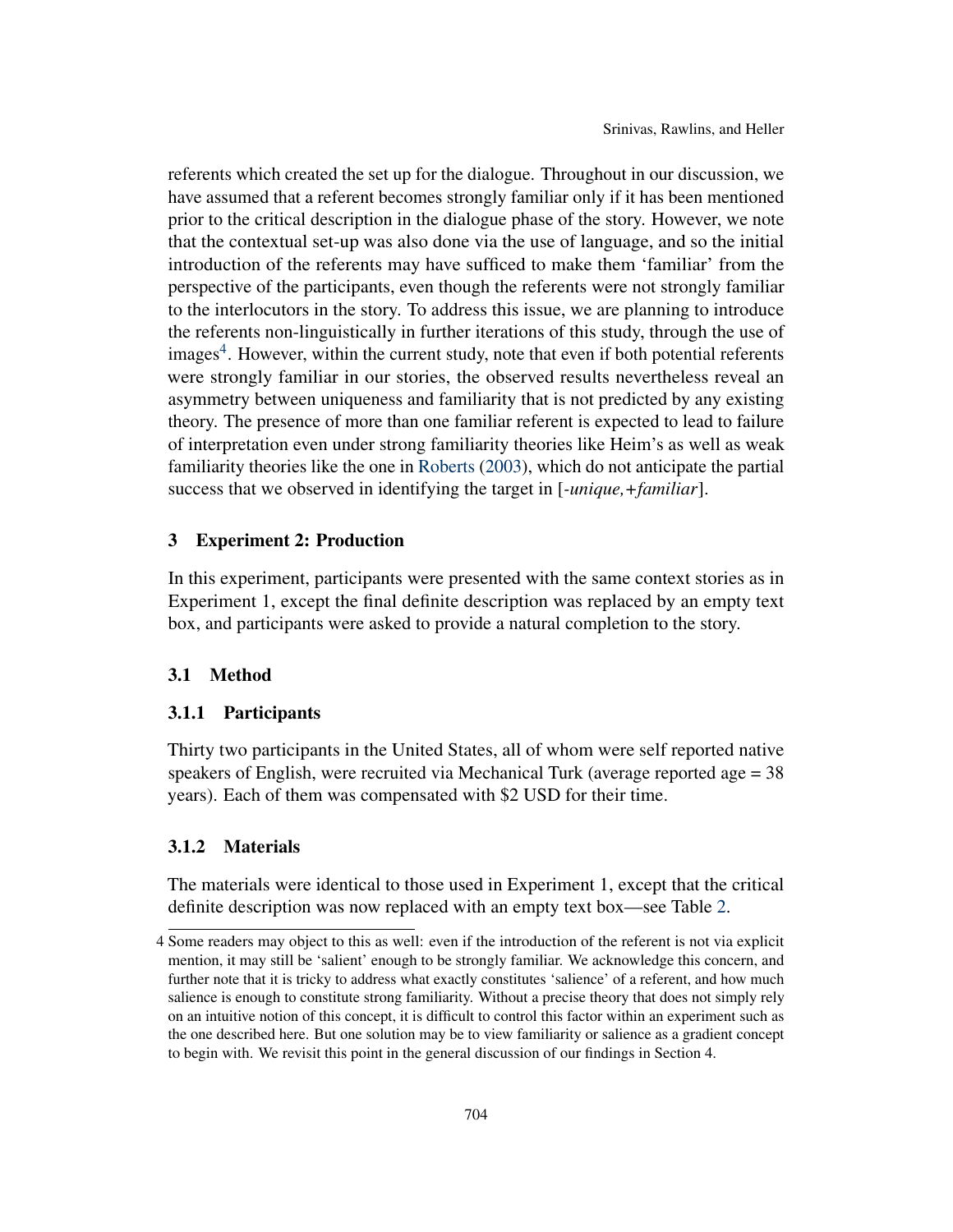|             | [-unique]                                | $[+$ unique $]$                          |
|-------------|------------------------------------------|------------------------------------------|
| [-familiar] | A chef and his assistant were working    | A chef and his assistant were working    |
|             | together in the kitchen. On the counter, | together in the kitchen. On the counter, |
|             | there was a cake containing dried fruit  | there was a pie containing dried fruit   |
|             | and a cake filled with jam.              | and a cake filled with jam.              |
|             | Then, the chef said, "Can you put        | Then, the chef said, "Can you put        |
|             | in the fridge? It must be cool           | in the fridge? It must be cool           |
|             | before we frost it."                     | before we frost it."                     |
| [+familiar] | A chef and his assistant were working    | A chef and his assistant were working    |
|             | together in the kitchen. On the counter, | together in the kitchen. On the counter, |
|             | there was a cake containing dried fruit  | there was a pie containing dried fruit   |
|             | and a cake filled with jam.              | and a cake filled with jam.              |
|             | The<br>chef's assistant<br>said,         | chef's assistant<br>The<br>said.         |
|             | "The cake with jam looks delicious! I    | "The cake with jam looks delicious! I    |
|             | think we did a good job."                | think we did a good job."                |
|             | Then, the chef said, "Can you put        | Then, the chef said, "Can you put        |
|             | in the fridge? It must be cool           | in the fridge? It must be cool           |
|             | before we frost it."                     | before we frost it."                     |

<span id="page-11-0"></span>Table 2 Example of stimuli used in Experiment 2. The grey box represents the text box where participants freely typed in their response.

# 3.1.3 Procedure

Participants performed the task online through Mechanical Turk. Participants were told that they would read stories in which some details are missing, and their task was to fill in the missing information. Participants were further informed the missing information may be more obvious in some case and less obvious in other cases. Importantly, we did not give participant any further instructions about what information they should put in the text box.

#### 3.2 Results

While the task was highly unconstrained, the context restricted grammatical completions to noun phrases. Indeed, participants produced appropriate noun phrases on 80% of the trials. The most common noun phrase type was definite descriptions (55%), but participants also produced demonstratives (14%), pronouns (6%), and even indefinite descriptions (5%). In a few cases, participants produced bare nouns, which are not grammatical.

We focus our attention on the produced definite descriptions, specifically those descriptions that refer to the intended target referent. Such descriptions amounted to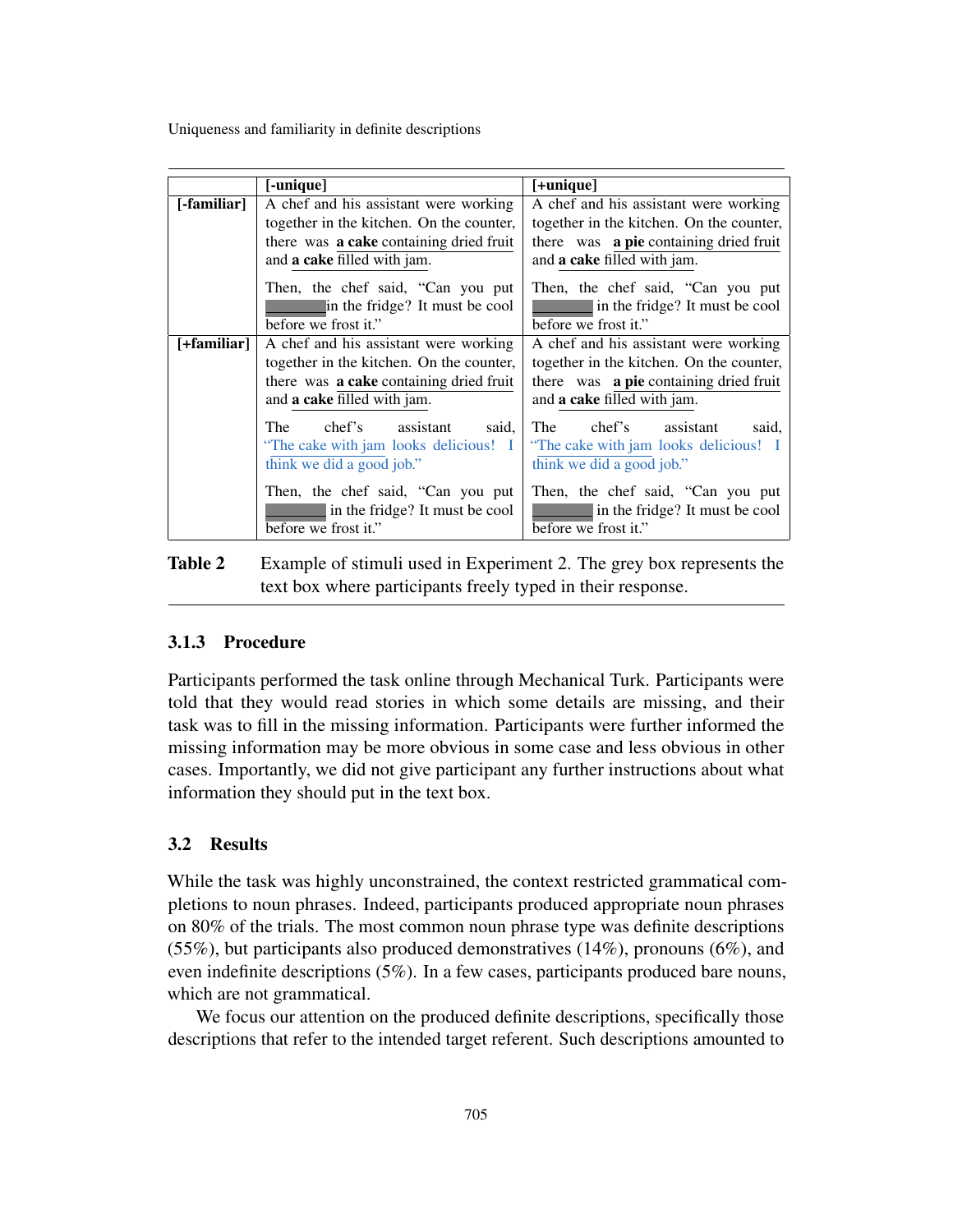

<span id="page-12-0"></span>Figure 2 % of bare definite descriptions (without any disambiguating modifier) used across the four conditions of uniqueness and familiarity.

about 30% of the observed data (though definite descriptions amounted to 55% of the observed data, about half of these clearly referred to something other than the target, such as the distractor: *the pie with dried fruit*, the target and the distractor: *the cakes*, or an altogether different object in the scene). In particular, we examine the proportion of definite descriptions that were produced without any adjectival or prepositional modifiers, namely expressions of the form *the cake* for the example shown in Table [2,](#page-11-0) instead of expressions like *the cake with jam* or *the jam cake*. Our logic is that if participants deemed the preceding context to license an unmodified definite description for the intended referent, they would be more likely to use the unmodified description (*the cake*) over a longer, presumably costlier and more redundant modified version (*the cake with jam*). Thus, in the *+unique* conditions in Table [2,](#page-11-0) if the presence of a unique cake is sufficient to license the description *the cake*, then people would likely use this description over *the cake with jam*. Similarly, in the *+familiar* conditions, if familiarity (through previous mention) of the cake filled with jam is sufficient to license the unmodified definite description *the cake*, people are expected to use an unmodified description.

Figure [2](#page-12-0) plots the proportion of unmodified definite descriptions across the four conditions. We examined these data statistically by fitting a 2x2 mixed-effects logistic regression model. The dependent variable was whether the definite descrip-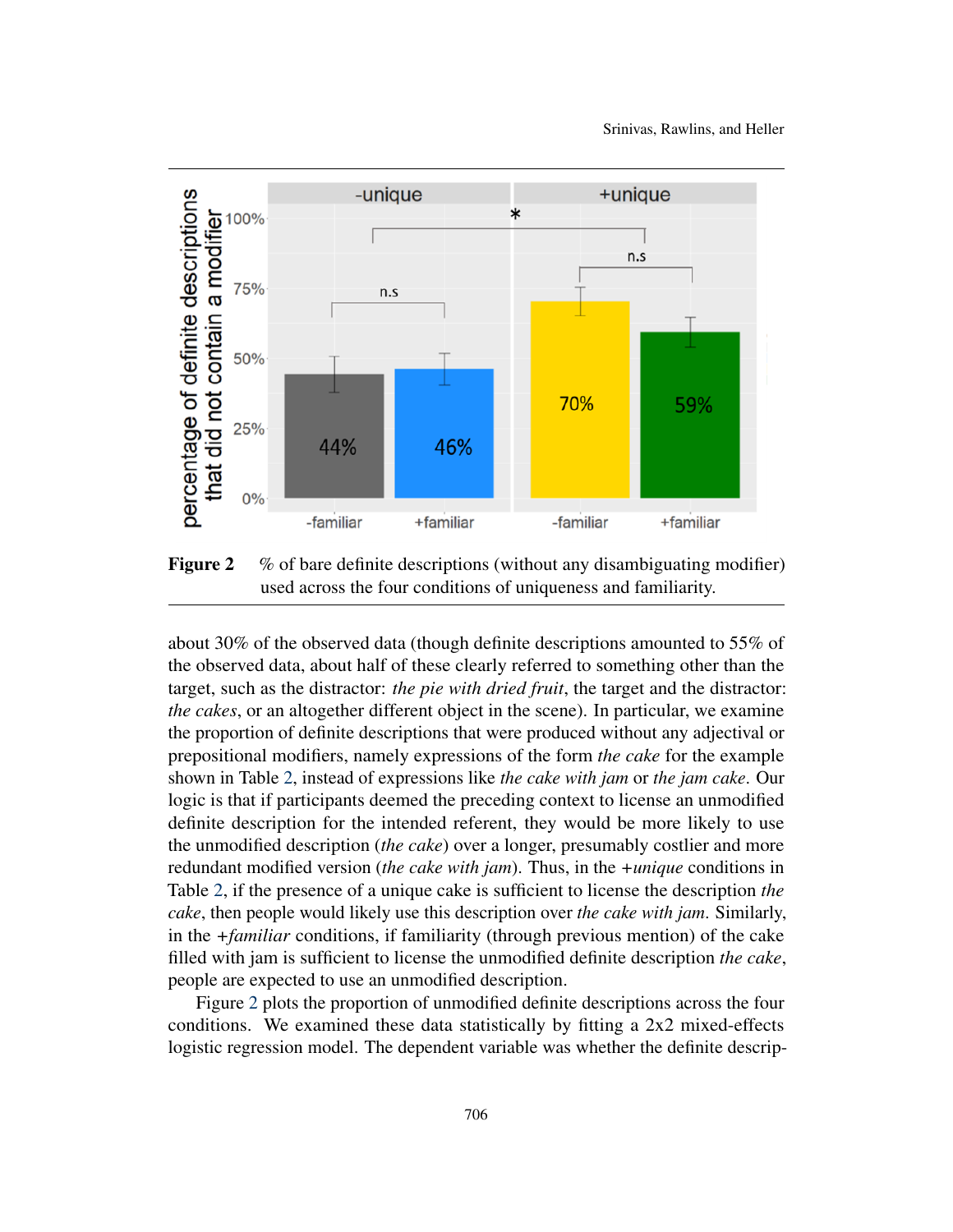tion produced to describe the intended referent included a modifier (coded as 0) or not (coded as 1). The two categorical independent variables were coded using weighted-effects coding (using the wec package in R; [Te Grotenhuis, Pelzer, Eisinga,](#page-18-15) [Nieuwenhuis, Schmidt-Catran & Konig](#page-18-15) [\(2017\)](#page-18-15)), which has important advantages over traditional effect coding when analyzing unbalanced data such as in our case, where restricting the analysis to a subset of the production data resulted in different numbers of observations for each level of uniqueness and familiarity. This resulted in the following contrasts: (a) uniqueness: *-unique* -1.2 vs. *+unique* 1; (b) familiarity: *-familiar* -1.15 vs. *+familiar* 1. In choosing the random effects, we considered all random effect structures ranging from simplest to most complex, selecting the one with the best AIC fit. The best-fitting model included a random intercept for items, a random intercept for participants, and a random uniqueness slope for participants.

Regression results revealed that unmodified definite descriptions were produced significantly more in the *+unique* than the *-unique* conditions (65% *vs.* 45% in Figure [2:](#page-12-0)  $\beta = 1.1$ ,  $SE = 0.35$ ,  $z = 3.1$ ,  $p = .002$ ), indicating that uniqueness in the discourse context licensed more bare descriptions, compared to context which included two objects of the same kind. In contrast, familiarity did not have the same effect: a [*-unique, +familiar*] referent was referred to with an unmodified definite just as much as a [*-unique, -familiar*] referent (46% vs. 44%:  $\beta$  = -0.27,  $SE = 0.18$ ,  $z = -1.5$ ,  $p = .14$ ). This indicates that familiarity alone does not render the referent appropriate for an unmodified definite description in a parallel way to uniqueness, thus mirroring the asymmetry between uniqueness and familiarity observed in Experiment 1.

## 3.3 Discussion

The results of Experiment 2 also revealed a similar asymmetry as in Experiment 1, since the presence of a uniquely described referent led to the use of more unmodified subsequent descriptions to the target referent than the presence of a familiar (mentioned) but NOT uniquely described referent. Taken together, the results from both experiments constitute novel evidence that both uniqueness and familiarity of a referent can license definite descriptions in English, albeit to varying degrees.

We might wonder why the proportion of unmodified descriptions was not different between [*-unique,-familiar*] and [*-unique,+familiar*], contrasting with the comprehension results that showed a significant effect of familiarity. We speculate that this could arise from an asymmetry between comprehension and production, wherein the cooperative hearer maximizes the utilization of the cues available in interpretation, while the cooperative speaker prioritizes the use of stronger cues over weaker ones. An alternative hypothesis emerges if, following [Kehler & Rohde](#page-18-16) [\(2013\)](#page-18-16), any factor that helps with comprehension alone but not production is one that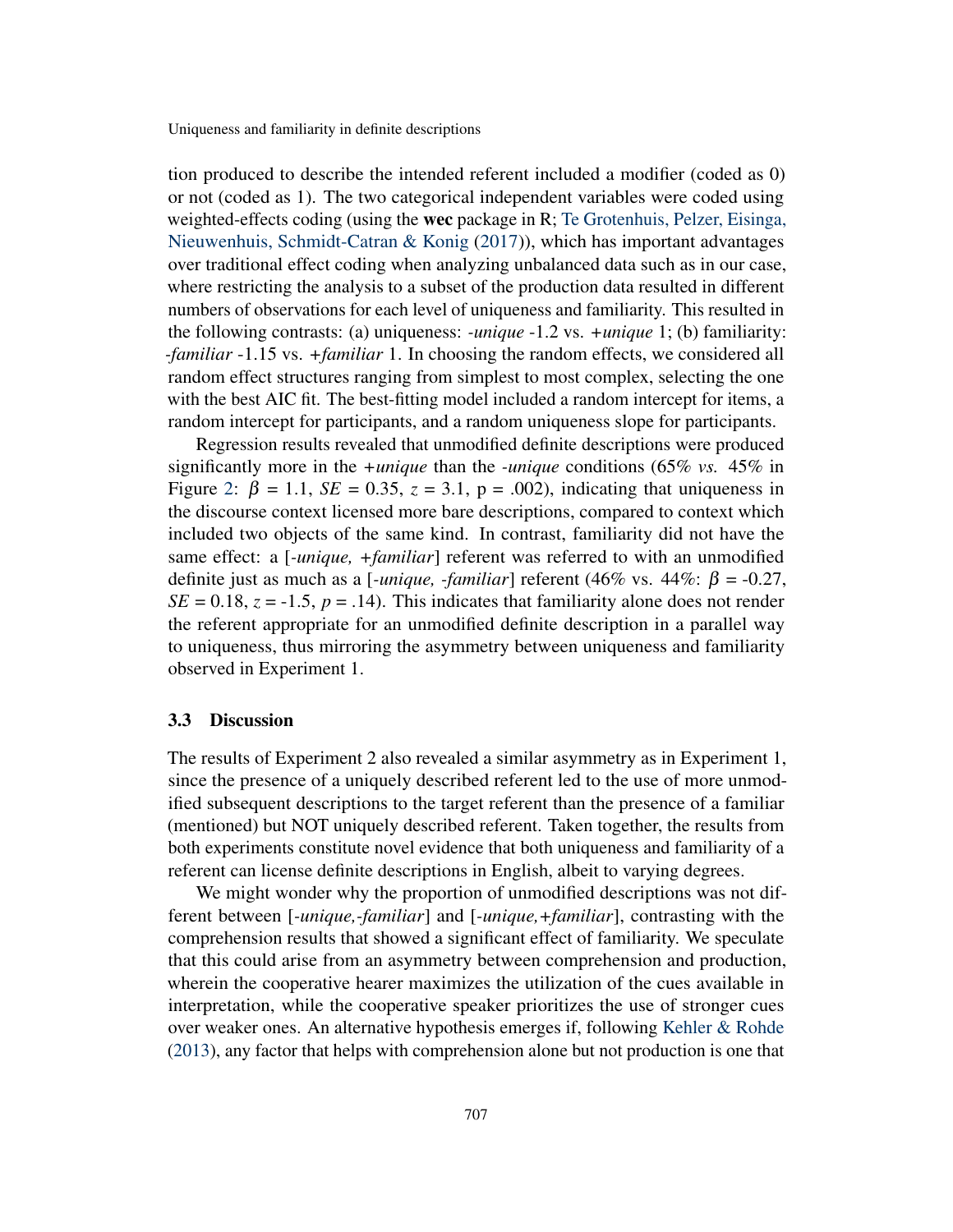is not directly relevant to the lexical semantics of the referring expression. Under this view, we might then expect that uniqueness is lexically encoded in the definite article, but familiarity effects follow from more general pragmatic principles that influence comprehension of reference. This would provide an alternative view of the observed uniqueness-familiarity asymmetry which supports a categorical uniqueness theory of the definite article over the hybrid one. This interpretation is further discussed in Section 4 below.

We might additionally wonder about is why participants did not produce more pronouns in the *+familiar* conditions, where they arguably sound more natural than even unmodified definite descriptions. Here, it may have been the case that participants' exposure to trials belonging to the *-familiar* conditions which did not license the use of pronouns led them to disprefer the use of pronouns in *+familiar* as well (a task effect, akin to 'lexical entrainment', cf. [Garrod & Anderson](#page-18-17) [\(1987\)](#page-18-17)).

## 4 General discussion

In this paper, we described two behavioral experiment that examine the comprehension (Experiment 1) and production (Experiment 2) of English definite descriptions, examining the effects of uniqueness and familiarity on the quantitative patterns of reference comprehension and production. Both comprehension and production patterns revealed an asymmetry between uniqueness and familiarity. In comprehension, both uniqueness and familiarity independently licensed a definite description, but familiarity was a weaker cue. In production, familiarity led to fewer unmodified definite descriptions.

What does the observed asymmetry mean for existing theories of definiteness? Given that we found an effect of both uniqueness and familiarity in comprehension, some version of a hybrid theory seems necessary at a first glance to explain the full distribution of the definite article. However, no existing hybrid theory is appropriate, since (i) they predict only categorical results, and (ii) they predict uniqueness and familiarity to be equally effective, and thus do not anticipate the observed asymmetry between them. While it may be possible to probabilistically extend existing proposals, there is more than one way to do so in light of the experimental results. Here, we discuss two options: one that incorporates probabilistic uncertainty in computing a referent's uniqueness, and another that incorporates a probabilistic notion of familiarity.

While uniqueness of a referent relative to a definite description is generally categorical within a given referential domain (the referent is either the only item in the domain that the description can apply to, or it is not), uncertainty about a referent's uniqueness may be indirectly introduced via uncertainty about the referential domain itself. The idea of uncertainty in referential domains has been most explic-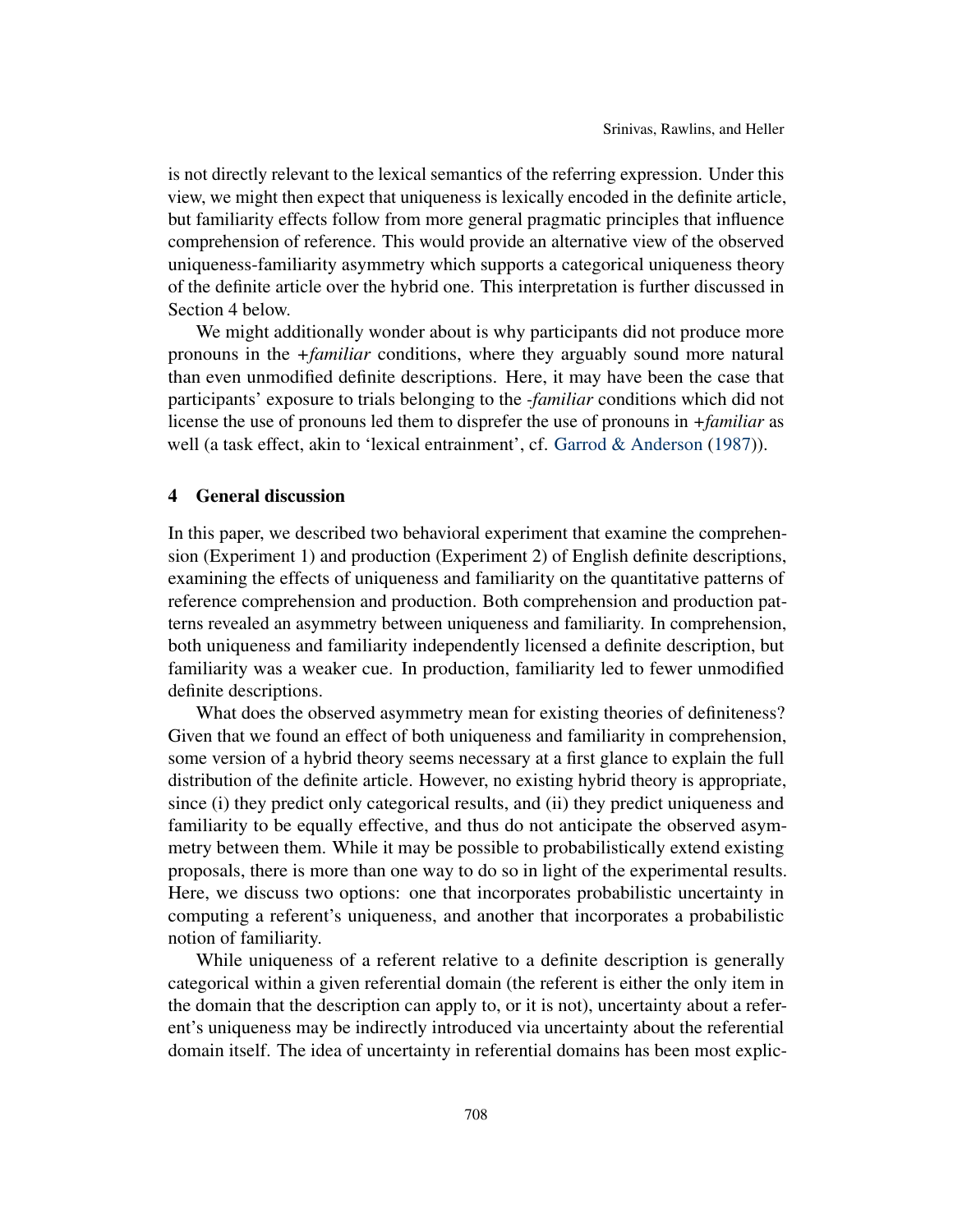itly discussed within the psycholinguistic literature on the processing of referring expressions, particularly in cases involving a mismatch between the knowledge state of the hearer and the speaker [\(Heller et al.](#page-18-12) [\(2016\)](#page-18-12), [Mozuraitis, Stevenson & Heller](#page-18-18) [\(2018\)](#page-18-18)). These studies show that interlocutors' observed behavior in interpreting definite descriptions in such situations is most accurately explained by assuming that they simultaneously consider both their own perspective and their partner's. Rephrased in terms of referential domains, this means that the privileged interlocutor computes reference simultaneously in two domains: one corresponding to their own knowledge state which does not exclude the privileged object, and another corresponding to their conversational partner's which does exclude this item.

This idea of simultaneous consideration of more than one referential domain can be extended to our experimental trials as well. Specifically, we might take the deictic context surrounding the dialogue (i.e, what is introduced in the set-up phase of our stories) as one candidate for the referential domain—let us call this domain RD-1, while the narrow discourse context consisting solely of referents that have been explicitly mentioned is another candidate (RD-2). Thus, in the [*-unique,+familiar*] condition in Table [1,](#page-6-0) RD-1 consists of both the cakes but RD-2 only consists of the previously mentioned jam-filled cake. The intermediate proportion of choices to the familiar referent observed within this condition suggests that a weighted average of both these domains is considered. On the other hand, in [*+unique,+familiar*], the intended referent is uniquely described in both domains, and will therefore be picked invariably of the weights associated with each domain. To decide whether this alternative is indeed viable, we need a better understanding of the types of referential domains that interlocutors are sensitive to: for instance, whether domains are restricted to situations associated with a place, time and point of view, or can they be defined more narrowly to consist only of some parts of a discourse context but not others. We would also need to test the comprehension and production of definite descriptions within experimental stimuli that explicitly manipulate this notion.

A second alternative would be to introduce uncertainty about the familiarity status of the intended referent. As stated above, under a particular choice of referential domain, uniqueness of the referent given a description is categorical. However, familiarity may be graded, wherein entities may be more or less familiar. Under this view, previous mention of a potential referent in our experiments would be viewed as increasing that referent's familiarity by a significant—–but crucially, not maximal—level, resulting in the graded result in the [*-unique,+familiar*] condition. This option too requires further empirical testing to attest viability. For instance, follow-up norming studies would need to independently measure whether familiarity is indeed graded, the factors that lead to an increase or reduction of the familiarity of a referent, and whether success in comprehension experiments is correlated with independent measurements of familiarity—regardless of the referential domains.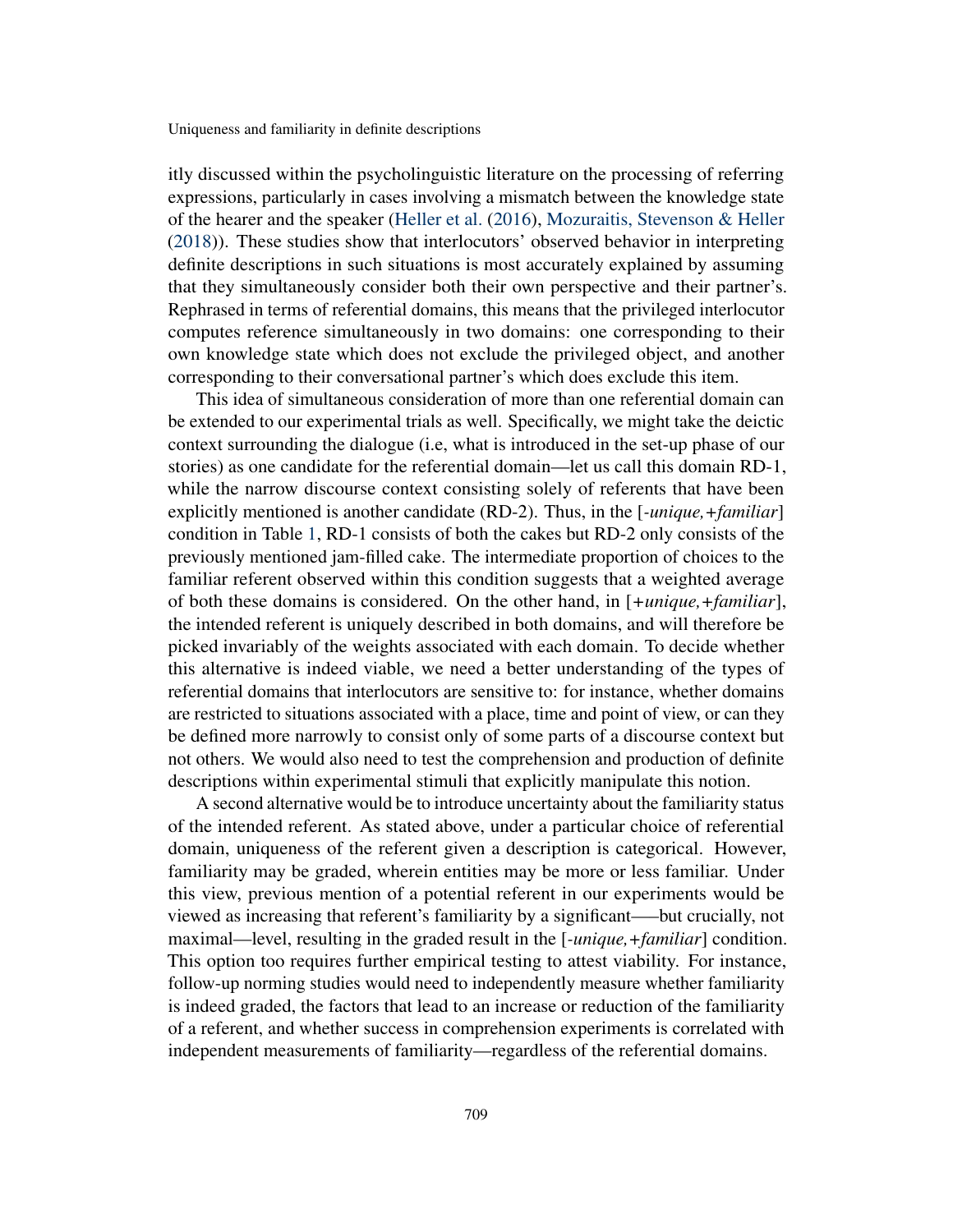Apart from choosing how to introduce uncertainty within the model, attempting to probabilistically extend existing theories in the ways discussed above leaves us with yet another dimension of choice: namely, whether to posit a unified lexical entry for the definite article, or whether to posit ambiguity. While a unified semantics may be somewhat more parsimonious for English (which does not morphologically differentiate between the uniqueness and familiarity articles), the fact that there exist languages that separate the two forms, along with a universality assumption that all languages of the world instantiate lexical items with identical underlying semantics might bias us towards positing ambiguous semantics for English *the* as well. Both unified and ambiguity-based analyses are thus possible in principle, but we would like to point out that the graded results we observed in our experiments speak in favor of a unified account, at least at a first glance. This is because within an ambiguity analysis, making only one of the lexical entries encode probabilistic gradience (e.g., the one corresponding to familiarity) makes the other, categorical entry (e.g., the one corresponding to uniqueness) redundant—since in the absence of further stipulations, the probabilistic entry is powerful enough to also handle the categorical edge case (e.g., a case where a referent is uniquely described though not maximally familiar).

Finally, a third possibility is to take as our starting point the observation that participants were NOT more likely to describe the familiar referent in [*-unique,+familiar*] with an unmodified definite description than the non-unique, non-familiar referent in [*-unique,-familiar*]. This opens up yet another interpretation of the observed results favoring a categorical uniqueness theory of definiteness. Such an interpretation crucially involves adopting Kehler & Rohde's [\(2013,](#page-18-16) [2019\)](#page-18-19) proposal that comprehension and production processes in reference do not exactly mirror each other. According to this, comprehension of referring expressions is affected by general considerations of discourse coherence in addition to the lexical meaning encoded within the expression, but their production is only affected by the latter<sup>[5](#page-0-0)</sup>. In other words, the meaning encoded in the referring expression (definite descriptions, in our case) is reflected most clearly in production but not comprehension. For our experiments, this would mean that uniqueness alone is lexically encoded in the definite article, while familiarity of the referent only serves to affect discourse

<sup>5</sup> More precisely, Kehler & Rohde [\(2013,](#page-18-16) [2019\)](#page-18-19) propose that comprehension and production are systematically related to each other via the Bayes' rule, as shown below:

<sup>(</sup>i) *P*(referent | expression)  $\propto$  *P*(expression | referent) \* *P*(referent)

According to this expression, the probability of interpreting a referring expression to denote a particular referent *P*(referent | expression) depends on whether the lexical meaning of the expression makes it appropriate to describe that referent *P*(expression | referent), as well as the prior probability *P*(referent) of the referent being mentioned at all, as determined by coherence considerations.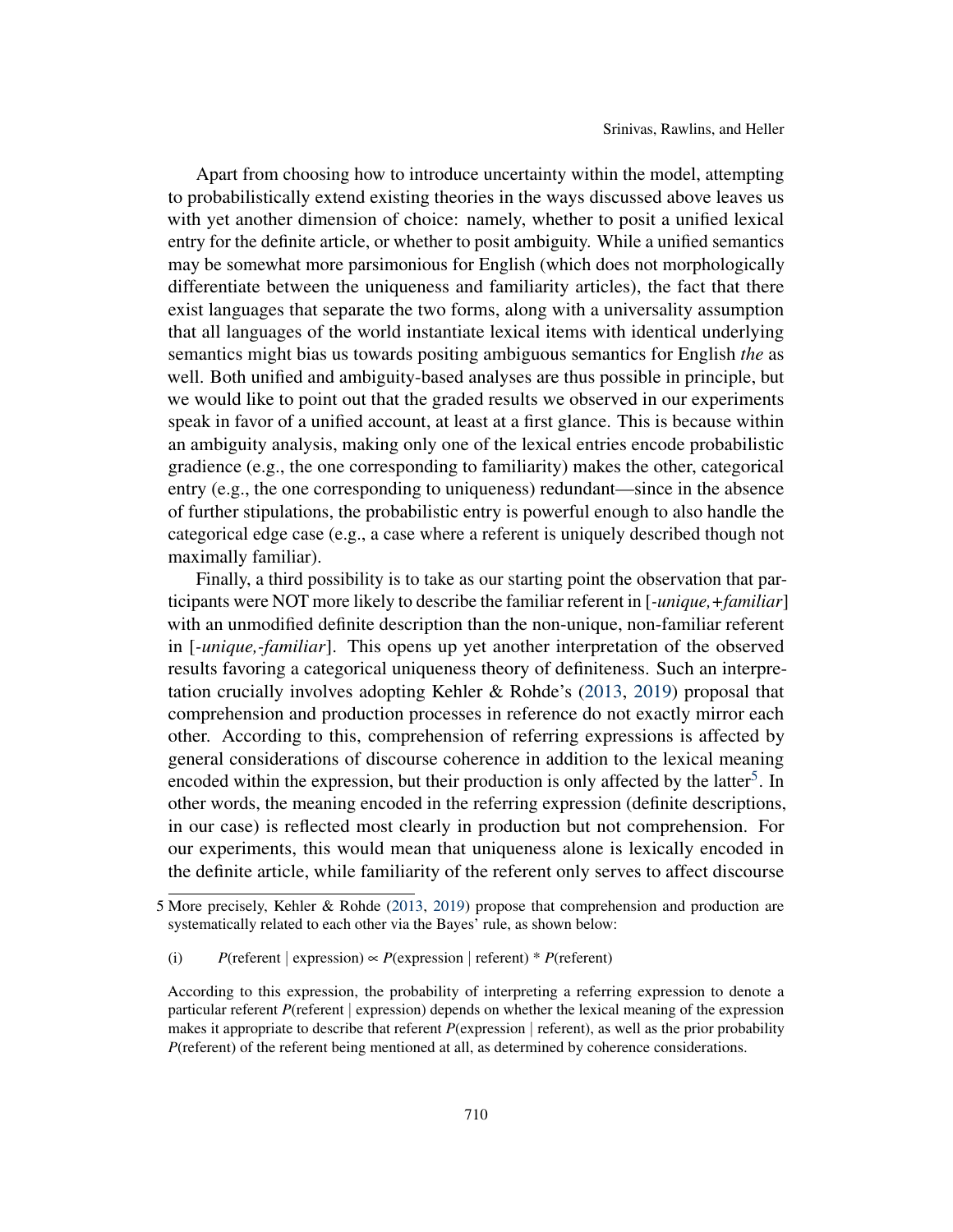coherence expectations. Note that this explanation requires us to adopt a more unconventional processing model than the one assumed to be default in the literature, wherein comprehension and production processes necessarily mirror one another (see [Kehler & Rohde](#page-18-19) [\(2019\)](#page-18-19) for further discussion of this point). Testing this alternative would require independently measuring whether familiarity does indeed affect coherence expectations, gauging the extent to which speakers use unmodified definite descriptions for a given referent using sentence completion tasks.

More broadly, the current study illustrates the importance of quantitatively evaluating semantic theories by examining fine-grained patterns of language comprehension and production that may reveal gradient patterns that are not easily detectable using a small number of examples. The preceding discussion also brings out the necessity for simultaneous evaluation of semantic competence accounts (usually investigated within formal semantics via the use of introspective examples) and performance or processing accounts (investigated within psycholinguistics through controlled experiments), since the competence account that one chooses implicitly fixes a processing account when explaining behavioral results, and vice versa.

# 5 Conclusion

In sum, our experimental investigation of uniqueness and familiarity in the comprehension and prediction of definite descriptions revealed a novel asymmetry between these two factors, where familiarity is a weaker cue than uniqueness. This finding cannot be accounted for without extending existing analyses of definiteness in the theoretical literature, all of which predict categorical judgments rather than systematic gradience. Many existing proposals are compatible with several probabilistic extensions that could potentially account for the data we present here, but further empirical work would be necessary to decide between the available options.

#### **References**

- <span id="page-17-0"></span>Barker, Chris. 2004. Possessive weak definites. *University of Massachusetts Occasional Papers* (29). 89.
- <span id="page-17-2"></span>Beaver, David & Elizabeth Coppock. 2015. Novelty and familiarity for free. In Thomas Brochhagen, Floris Roelofsen & Nadine Theiler (eds.), *20th Amsterdam Colloquium*, 50–59.
- <span id="page-17-1"></span>Christophersen, Paul. 1939. *The Articles: A Study of their Theory and Use in English*. Einar Munksgaard.
- <span id="page-17-3"></span>Clark, Herbert H & Deanna Wilkes-Gibbs. 1986. Referring as a collaborative process. *Cognition* 22(1). 1–39.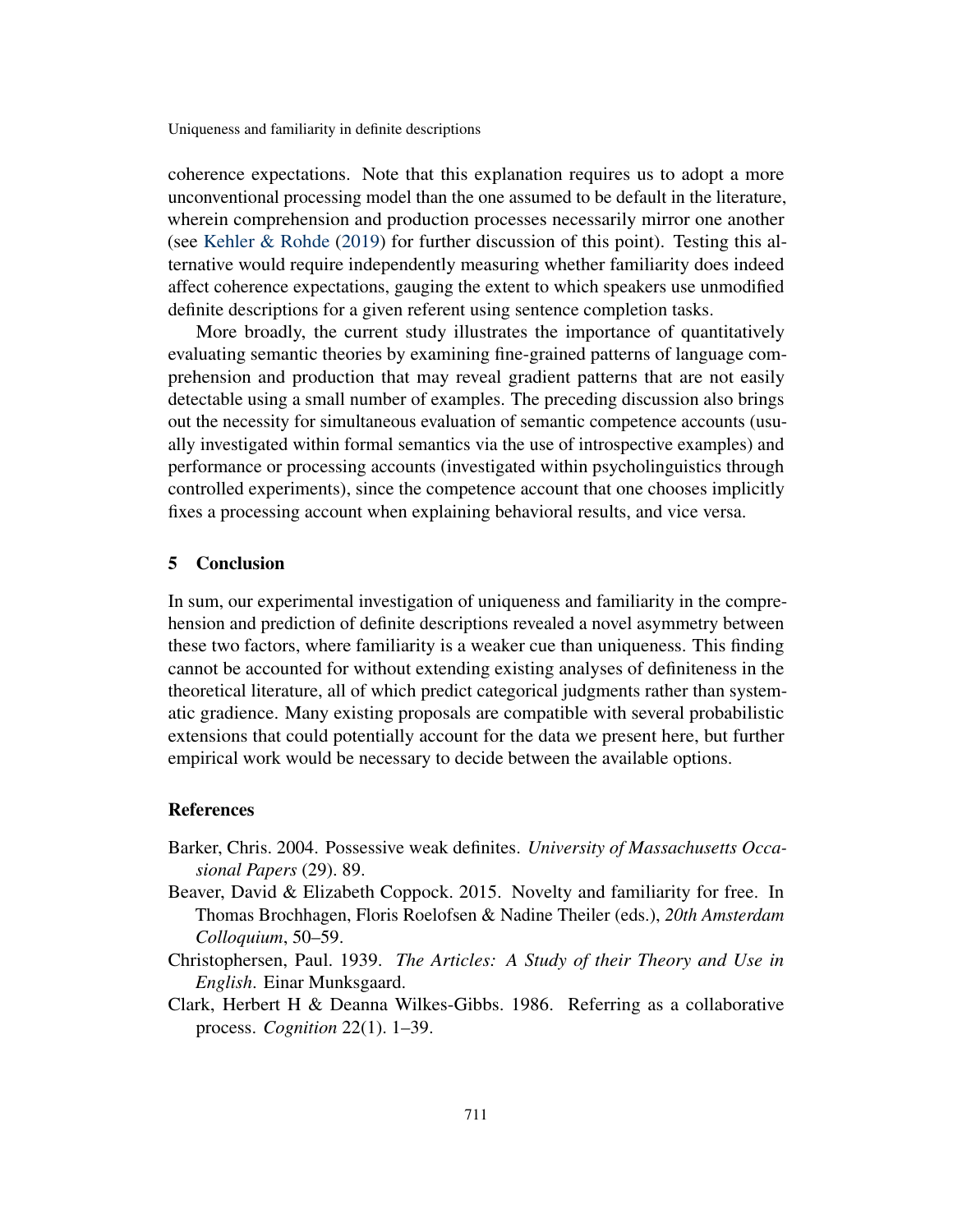- <span id="page-18-0"></span>Donnellan, Keith S. 1966. Reference and definite descriptions. *The philosophical review* 75(3). 281–304.
- <span id="page-18-11"></span>Evans, Gareth. 1977. Pronouns, quantifiers, and relative clauses (I). *Canadian journal of Philosophy* 7(3). 467–536.
- <span id="page-18-8"></span>Farkas, Donka F. 2002. Specificity distinctions. *Journal of semantics* 19(3). 213–243.
- <span id="page-18-17"></span>Garrod, Simon & Anthony Anderson. 1987. Saying what you mean in dialogue: A study in conceptual and semantic co-ordination. *Cognition* 27(2). 181–218.
- <span id="page-18-1"></span>Gundel, Jeanette K, Nancy Hedberg & Ron Zacharski. 1993. Cognitive status and the form of referring expressions in discourse. *Language* 274–307.
- <span id="page-18-5"></span>Heim, Irene. 1982. *The semantics of definite and indefinite noun phrases*: University of Massachusetts, Amherst PhD dissertation.
- <span id="page-18-12"></span>Heller, Daphna, Christopher Parisien & Suzanne Stevenson. 2016. Perspectivetaking behavior as the probabilistic weighing of multiple domains. *Cognition* 149. 104 – 120. doi[:https://doi.org/10.1016/j.cognition.2015.12.008.](https://doi.org/https://doi.org/10.1016/j.cognition.2015.12.008) [http://www.](http://www.sciencedirect.com/science/article/pii/S0010027715301244) [sciencedirect.com/science/article/pii/S0010027715301244.](http://www.sciencedirect.com/science/article/pii/S0010027715301244)
- <span id="page-18-6"></span>Kamp, Hans. 1981. A theory of truth and semantic representation. *Formal semanticsthe essential readings* 189–222.
- <span id="page-18-16"></span>Kehler, Andrew & Hannah Rohde. 2013. A probabilistic reconciliation of coherencedriven and centering-driven theories of pronoun interpretation. *Theoretical Linguistics* 39(1-2). 1–37.
- <span id="page-18-19"></span>Kehler, Andrew & Hannah Rohde. 2019. Prominence and coherence in a Bayesian theory of pronoun interpretation. *Journal of Pragmatics* 154. 63–78.
- <span id="page-18-13"></span>Lewis, David. 1979. Scorekeeping in a language game. In *Semantics from different points of view*, 172–187. Springer.
- <span id="page-18-4"></span>Löbner, Sebastian. 1985. Definites. *Journal of semantics* 4(4). 279–326.
- <span id="page-18-18"></span>Mozuraitis, Mindaugas, Suzanne Stevenson & Daphna Heller. 2018. Modeling reference production as the probabilistic combination of multiple perspectives. *Cognitive science* 42. 974–1008.
- <span id="page-18-9"></span>Rawlins, Kyle. 2005. Possessive definites and the definite article .
- <span id="page-18-10"></span>Roberts, Craige. 2003. Uniqueness in definite noun phrases. *Linguistics and Philosophy* 26(3). 287–350.
- <span id="page-18-2"></span>Russell, Bertrand. 2005. On denoting. *Mind* 114(456). 873–887.
- <span id="page-18-14"></span>Schad, Daniel J, Shravan Vasishth, Sven Hohenstein & Reinhold Kliegl. 2020. How to capitalize on a priori contrasts in linear (mixed) models: A tutorial. *Journal of Memory and Language* 110. 104038.
- <span id="page-18-7"></span>Schwarz, Florian. 2009. *Two types of definites in natural language*: University of Massachusetts, Amherst PhD dissertation.
- <span id="page-18-3"></span>Strawson, Peter F. 1950. On referring. *Mind* 59(235). 320–344.
- <span id="page-18-15"></span>Te Grotenhuis, Manfred, Ben Pelzer, Rob Eisinga, Rense Nieuwenhuis, Alexander Schmidt-Catran & Ruben Konig. 2017. When size matters: advantages of